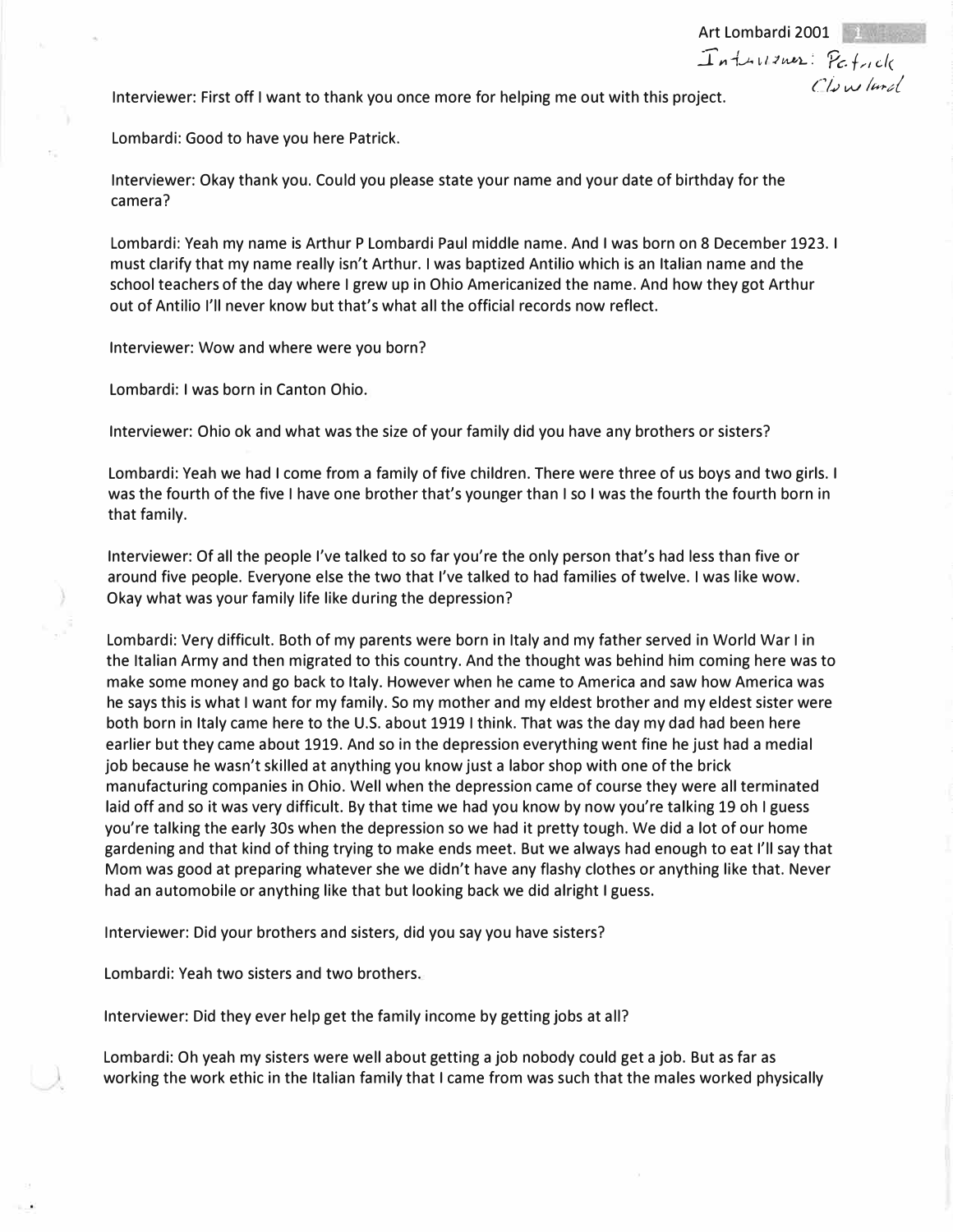and the women took care of the house. Whether it was cooking or washing or sewing and I remember going to school and we didn't have many clothes maybe a pair of trousers or two and a shirt or two and my sisters would press those shirts and press those trousers the night before. You know they in addition to their own one or two skirts that they owned but that's the way it was and they were happy to do it.

### Interviewer: Wow what was it a small town you lived in or?

Lombardi: Well Canton is not a very small town I mean it was about like between 90 and 100,000 so it's a good size it was a good size. It's an industrial city.

Interviewer: A lot of your neighbors were they having difficulties too?

Lombardi: Yes the neighborhood that I grew up in as you might imagine was kind of well they were I'm an Italian abstraction but there were Polish and there were Kroasions there were Spanish and there were you know the Nicholson's and the Ryan's they were in the neighborhood too. But yeah everybody had a hard time very difficult to get a job. Well there were no jobs they would have been happy to go to work for McDonalds you know if they'd have had them at that time.

### Interviewer: Right okay did you get a job before you entered the service?

Lombardi: Well I graduated from high school when I was seventeen and the law there is you can't get a job until eighteen. So when I got out I couldn't get a job you know with one of the local factories because you had to be eighteen. But what I did is I saw an advertisement in a paper a fellow that ran a hardware store needed an assistant. It was what he did was he laid linoleum from his hardware store. And he needed somebody to help him with that. And so I took that job it didn't pay very well but at least you know I and was very happy to get it and he was a nice fellow. He was a Swiss abstraction guy named Mr. Neiberhouser great fellow. And I think he was at least he said when I became eighteen which was in that would have been 1941 I became eighteen the day I became eighteen the day after Pearl Harbor.

### Interviewer: Oh wow

Lombardi: I was seventeen I became eighteen and Pearl Harbor was a day later December  $7^{\text{th}}$ . And at that time I got another job I was able to get a job with the Republic Steel Corporation making steel. Because you know the defense was building up and they were hiring and I was just pleased as punch to get that job. It was very terribly physically demanding job but I was pretty strong and I started out at \$1 an hour and just before I entered the army I was making \$1.25 an hour and I thought I was seven heaven.

Interviewer: When you were working form the steel mill were you considered exempt from being drafted from the military because you had an industry job?

Lombardi: Yeah some people went that route but what happened in my case and I never pursued it because all my friends were leaving and you know people my age either departed because most of my high school friends were a little older than I was. I was younger going to school and some of my high school classmates they were either being drafted or enlisting and you know I said you know I can't hang around here while their doing that so. And I had a setback because I wanted to get into the naval aviation program I don't know whether I would have made it or not. But I went up and took an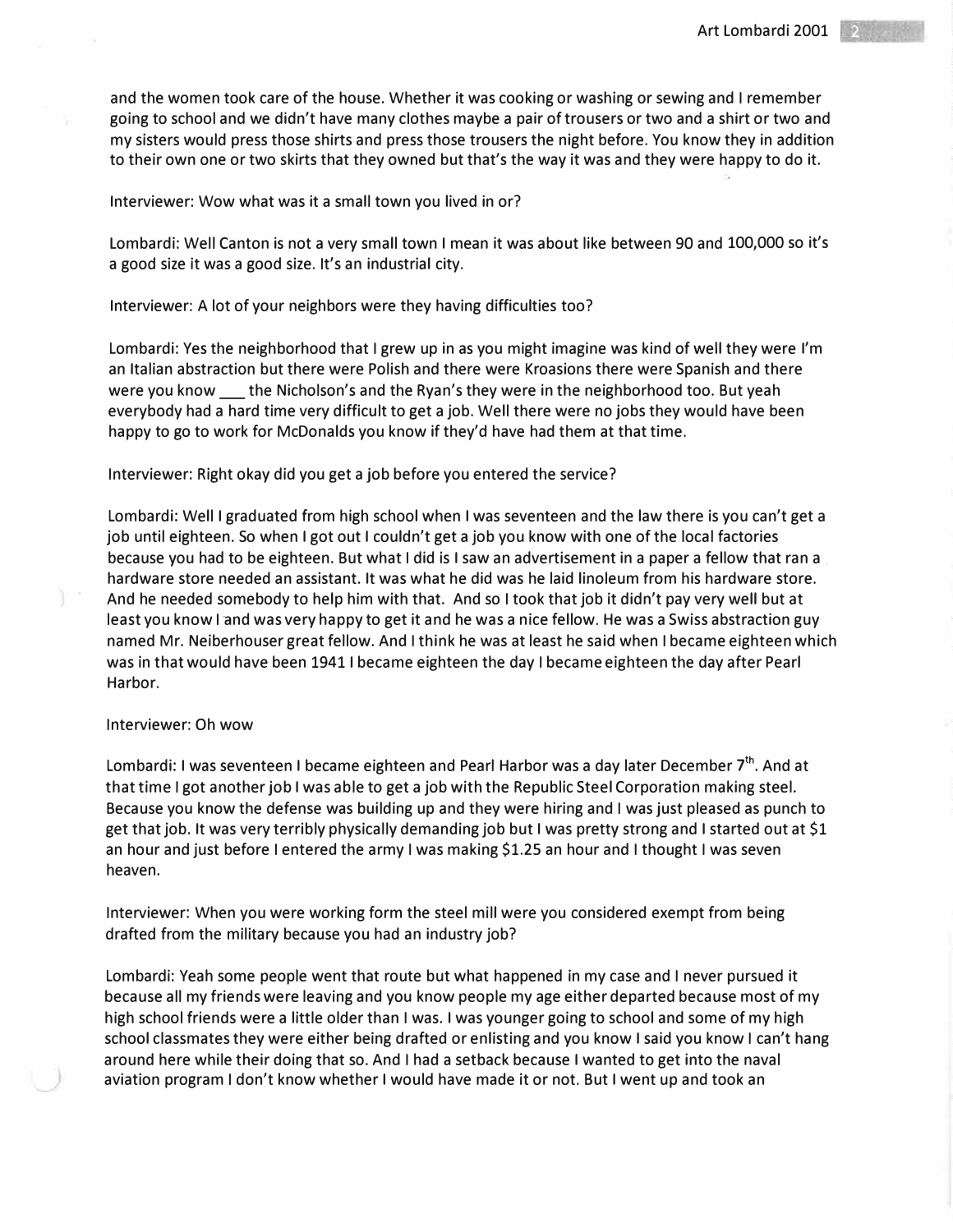examination and low and behold I found out I was I had a color deficiency. They give you this test you know on it. I didn't pass it the guys said you know you have a red green color deficiency? I never knew that and but it's true I do have one. And so with that I joined the army.

Interviewer: Okay so you were 16 in 1939 around there?

Lombardi: Yeah I was 16 in 1939 yeah.

Interviewer: Okay how aware were you about the political developments that were going on?

Lombardi: Not at all.

Interviewer: Really

Lombardi: No no it was coming from Canton Ohio oh you'd read the headlines and my father mostly was the one who was very antiphrasis's because this was happening in Italy. And I'd him say you know those they used to call them well those damn you know they're ruining everything he says you know he'd tell me about all the terrible things Mussolini was doing and all. It would be okay whatever you know and from that point of view I thought a little bit of that.

Interviewer: Were your parents worried there'd be another war?

Lombardi: What?

Interviewer: Did your parents ever worry that there'd be another war do you remember. Did they ever talk about?

Lombardi: My dad never talked about another war. I know they were saddened you know when me and my brother went off but then I had two brother-in-laws that went off too. So they weren't too happy about that but no the concerns that mothers and fathers have for their kids. They never said hey don't go nothing like that.

Interviewer: How did you find out about evens that were going on did you have a newspaper or telephone service or radio?

Lombardi: We had a radio we didn't get a radio until late and I guess it must have been about well I'm trying to guess well I was still in high school I think it must have been about 1938 or 39. We finally had a radio I'll never forget it was an old Philco one of those stand up jobs. And we used to come home and you know listen to the programs our age and all of that stuff. And on Saturday nights the Joe Better and those guys Jack Benney and the amateur hour one of our favorites. But the media didn't cover things they way that they do now as far as news goes. You didn't have that the way you do now so most of what I got I got through the newspaper and the only reason I got that was because I had a paper route. I delivered papers I had 90 customers and I'd get a penny they cost three cents a copy I'd get one penny and two to the thing. And on Fridays the Sunday issue was a nickel and I'd get a cent and a half of that. And there was always a paper or too left over so I used to read that. That's how I knew what was going on.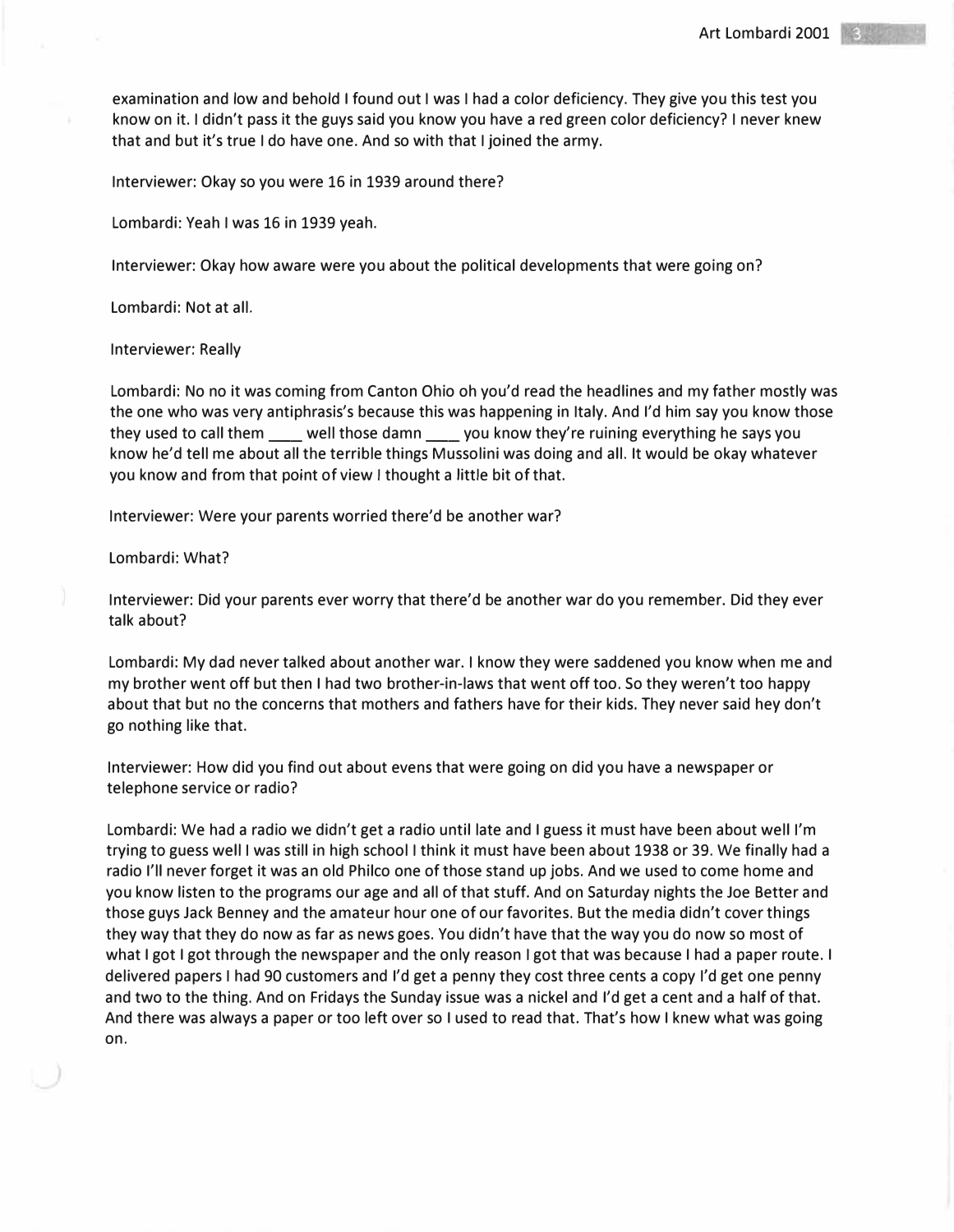Interviewer: Okay do you recall where you were and how you heard about the news of the attack on Pearl Harbor?

Lombardi: You know people have asked me about that in the past and I can't remember clearly you know I can't say well you know I was eating breakfast on Sunday morning and the word came. I just don't I knew the event happened I knew I was saddened by it and I knew everybody in the neighborhood was talking about it. And the only thing I remember is that my eldest brother who is let's see John was about nine years older than I was. We were talking about where was Pearl Harbor we didn't know where it was. I kept saying what's Pearl Harbor and he said well it's out there in the ocean someplace you know nobody geography wasn't all that good. And then later on of course you know we found out that it was in the Hawaiian Islands.

Interviewer: Right

Lombardi: But initially you know they said Pearl Harbor.

Interviewer: I heard a story that even Hitler didn't know where it was and he had to have one of his aids show him on the map after he heard about the attack.

Lombardi: George Newey was telling me he was an old soldier he just died here a month or so ago he was in the army at the time at Fort Dicks. And he said when they found out Pearl Harbor had been bombed they made they vacate the barracks and everyone started digging foxholes. And somebody said what are we digging foxholes for and somebody said well they bombed Pearl Harbor somebody said where in the heck is Pearl Harbor? And somebody said well it's just up the coast of New Jersey here they didn't know where it was either.

Interviewer: Oh wow

Lombardi: Kind of funny

Interviewer: Did you and your parents ever talk about the way FDR handled his office in the beginning?

Lombardi: Well yeah you see my dad was a very stance supporter of FDR and it had to do if whether he was at fault for the depression or not you hear pros and cons about that. But everybody was out of a job felt it was the previous administrations fault.

### Interviewer: Right

Lombardi: So when FDR was elected I think in 1932 was when he was elected first his first term everybody you know held him up high. In my dad's eyes FDR could never do anything wrong. And he was just you know he was the salvation of everything.

Interviewer: Okay let's go on to your service in the military.

Lombardi: When did you, you enlisted right?

Interviewer: Yeah 10 February 1942.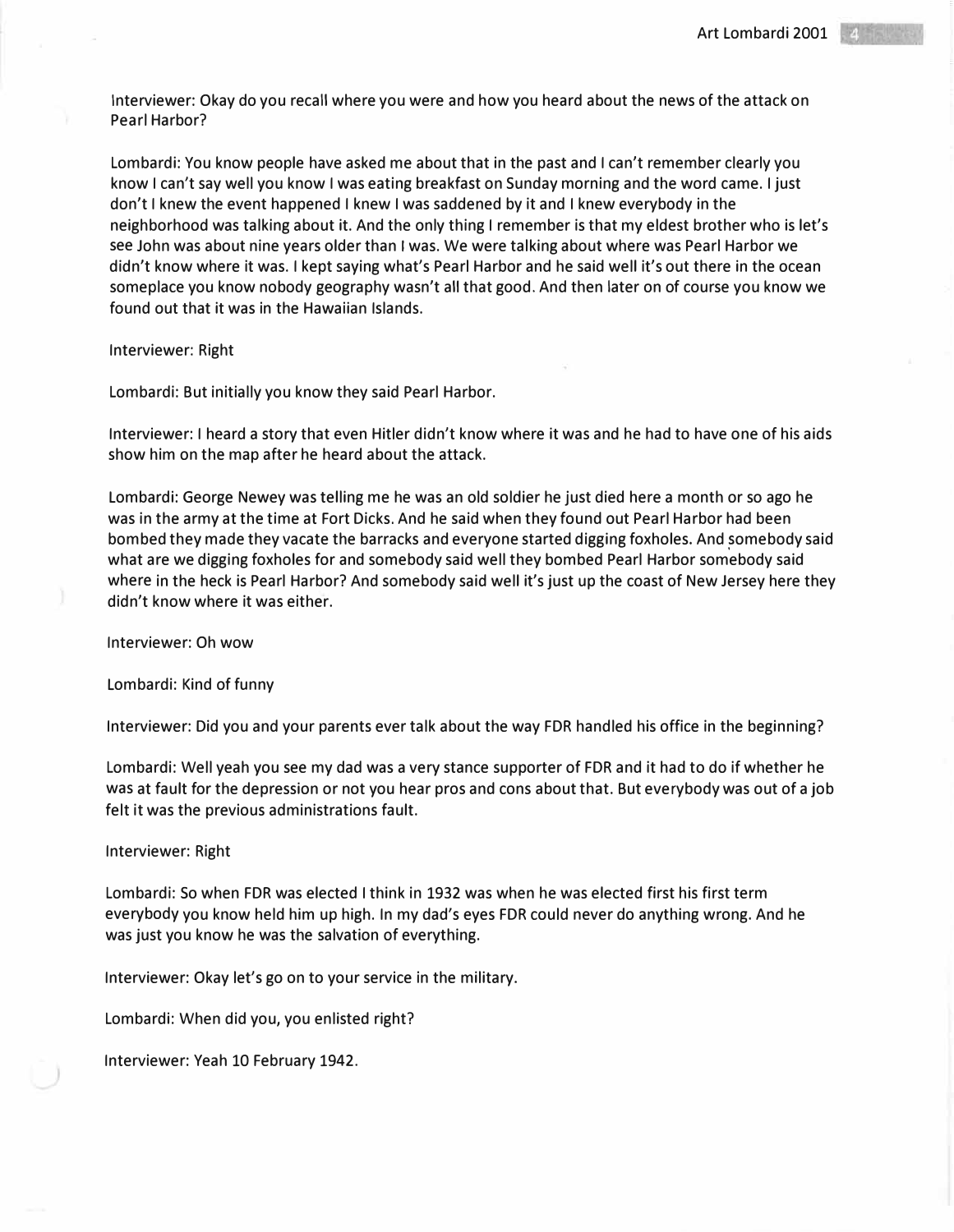# Interviewer: Okay what made you decide to go into the army?

Lombardi: Well like I say everybody was going all of my friends were leaving and there wasn't anybody all my classmates high school classmates were gone so you get caught up in that kind of thing. So I wanted to go too so I went.

# Interviewer: Okay did you go to an induction center?

Lombardi: Yeah I went to an induction center went by bus from Canton Ohio to Camp Hayes Ohio which is in Columbus. And there was an induction center and from there you went through a physical exam you went through a battery of tests IQ tests and things like that. And again I decided I wanted to be a paratrooper but they told me well you can't be a paratrooper because you're color blind or color deficient. I said well I'm gonna try anyway. So when I took the physical sure enough but they gave me the yarn they didn't give me this other test with the books with the numbers in. They gave me the yarn test which they hold up different strands of yarn different color and I had no trouble passing that and os that was good.

# Interviewer: Wonder why the difference between?

Lombardi: Well I think you know the thing is this with color blind with color deficiency people in my case if you hold up green and you hold up red I can tell the difference okay. It's only when they're interwound real close that I can't tell.

# Interviewer: Right

Lombardi: If you hold them separately paratroopers are not supposed to be color blind neither are artillery officers. Now when I received my commission my battlefield commission on Luzon okay I didn't have to take a physical but when applied for regular army commission in 1953 I had to take a physical again. I'd been through two wars by that time. And here you know field artillery are not supposed to be color blind color deficient. But I'll never forget at Fort Campbell I was stationed here and that old doctor right there where the old hospital used to be where the MPs are now there's a hospital there. And right across the road it was a fire station where the PX that little PX is now just across the. I'll never forget that doctor looked out that thing and said come here captain I was a captain then. He says what color is that grass out there I said well its green. He said what color is that fire truck over there I says red he said you pass. And that's the way it was.

Interviewer: That was an easy test there. Wow

Lombardi: I don't know that they would do that these days.

Interviewer: Did you do your basic training in Ohio or you moved?

Lombardi: Well see what happened is when I came into the army we didn't have basic training centers. What happened there was since I wanted to become a paratrooper I went to one reception center then I had to go to another reception center. This other reception center was a reception center for all would be paratroopers at Camp Tacowa Georgia. And at that reception center they were forming the  $11<sup>th</sup>$  air borne division at that time. So what happened there is I went from there to Camp McCall and the units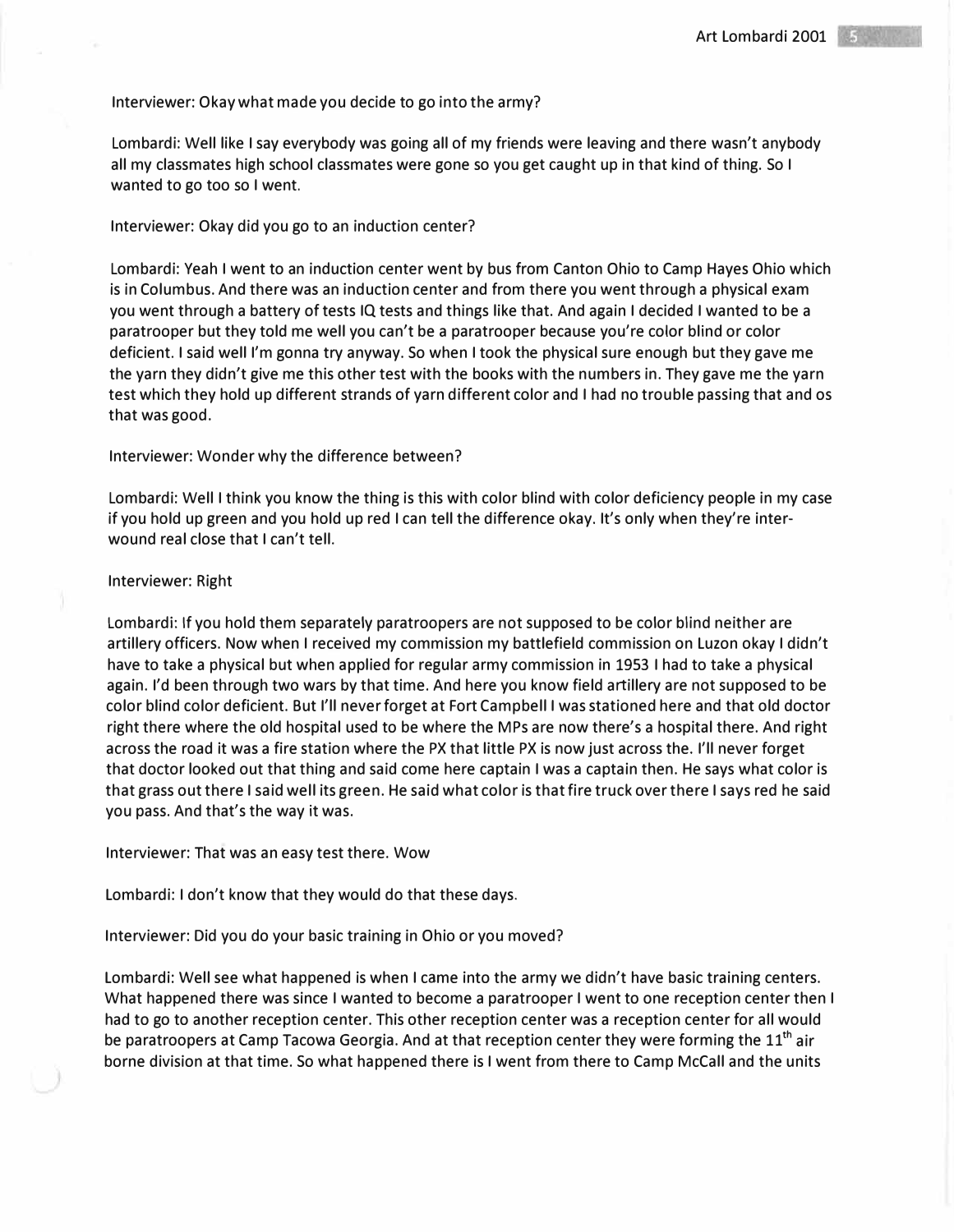were responsible for administering the basic training. So I never went to a training center so to speak. That's the way they did it.

Interviewer: Okay what was your impression of your fellow recruits that you were with?

Lombardi: Oh great I mean these were hand selected people every guy in that unit I was in was handpicked. Because the two qualifications you need for a field artillery battalion is number one physically they've got to be able to haul that 75 pound pack because there were no vehicles you had to pull that. And secondly you had to have an aptitude for mathematics at least add and subtract. Which was you know say today that is no big thing but back then you know 50 years ago it was something. So they were all great people as a matter of fact that group there we still meet every two years. There are not many of us left but that's been going on ever since. And that's the only unit that I was with that still does that.

Interviewer: Was the  $11<sup>th</sup>$  air borne was it already a functioning unit or was it just forming?

Lombardi: No it was just it was not a functioning unit they were organizing it.

Interviewer: Right

Lombardi: So they took what they did they had what they called cadre. You know certain people from different units that had a couple three years in the army and then us recruits fill it up. So that's the way it was and they did it quickly.

Interviewer: I meant to ask you this a minute ago but why the paratroopers? Was there any special reason?

Lombardi: I don't know I had seen a movie I think with Humphrey Bogart or somebody jumping out of airplanes and I remember my brother and I went to see it and this was in Canton. And I said you know I think I'd like to do that and he said are you crazy Art? And I said no I think I would so in the back of mind maybe that was it I don't know.

Interviewer: Wow okay was this your first time you were away from home for a great distance?

Lombardi: Yes

Interviewer: How was that like?

Lombardi: Well I did pretty good with it you know. I got caught up in what I was doing in the army. I must say the day I came into the army I kind of liked it. I like the discipline I like the regimentation and I like it. And so it made things a lot easier for me than for those that didn't like it. So I didn't have any trouble. Oh I missed my mother's cooking I think we all do that.

Interviewer: Probably

Lombardi: But other than that it was okay.

Interviewer: Okay what was your training like?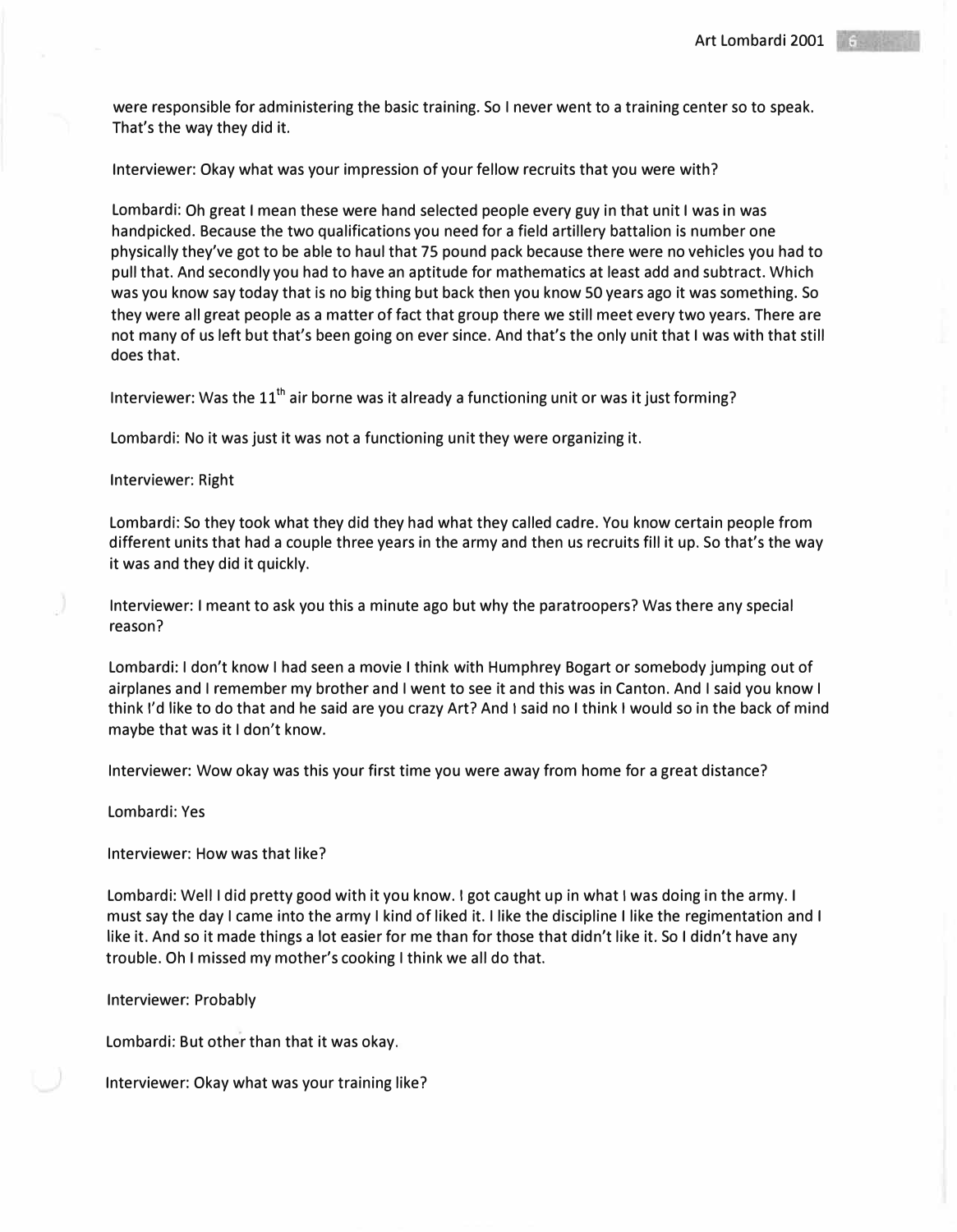Lombardi: Very rigorous. Paratroopers training in those days you know we had to just the typical day was we got up and we used to run our five or seven miles every day in our jump boots without boots and everything. Then you had to go through the you had to do the rope climbing you had to do the push-ups the sit-ups the squat jumps. And in addition to that then it come time for training on your basic weapon which was a 75 pack howitzer which you had to pull you know. Didn't have any vehicles so you had to pull those things and so in that sand in North Carolina by the end of the day you're pretty well tuckered out.

Interviewer: Was the  $11<sup>th</sup>$  air borne I'm just curios, was it a mixed group was there whites and blacks in the  $11^{th}$ ?

Lombardi: No

Interviewer: No it was just whites okay. How good did you think the training

Lombardi: Not until later you know initially now later on you know after the war it became yeah.

Interviewer: How good did you think your training was for the tasks ahead of you?

Lombardi: I think they did a good job. Physically you couldn't find people you know in better physical condition I think throughout the army we were just in prime shape. Just wonderfully physically conditioned but they did a good job on that and technically too from the time that they dealt with it. Things were relatively simple there we didn't have the technology that soldiers have today. But for those days whether it was you know the 50 caliber machine gun or the people that were in the radio section or the people who were in the on the guns or people that were doing survey artillery survey pretty good.

Interviewer: What was the living conditions in your camps?

Lombardi: The  $11<sup>ths</sup>$  mission?

Interviewer: I'm sorry?

Lombardi: You said the mission of the  $11^{th}$ ?

Interviewer: No I'm sorry what was the living conditions I'm sorry?

Lombardi: The living conditions well what happened was at Camp McCall the living conditions were for stateside duty were atrocious because they had to do these camps real fast. And they put us in these tar paper buildings and there were big cracks you know and we had to heat the there were two stoves one on either end we heated by coal. So you either froze or you burned up one of the two depending on where you situated in the barracks so they weren't too good. But they were alright we got through it alright. Then we went to Camp Polk and we moved into barracks the kind that you see still standing at Fort Campbell they were those kind of buildings. It was much better then.

Interviewer: It must have seemed like paradise.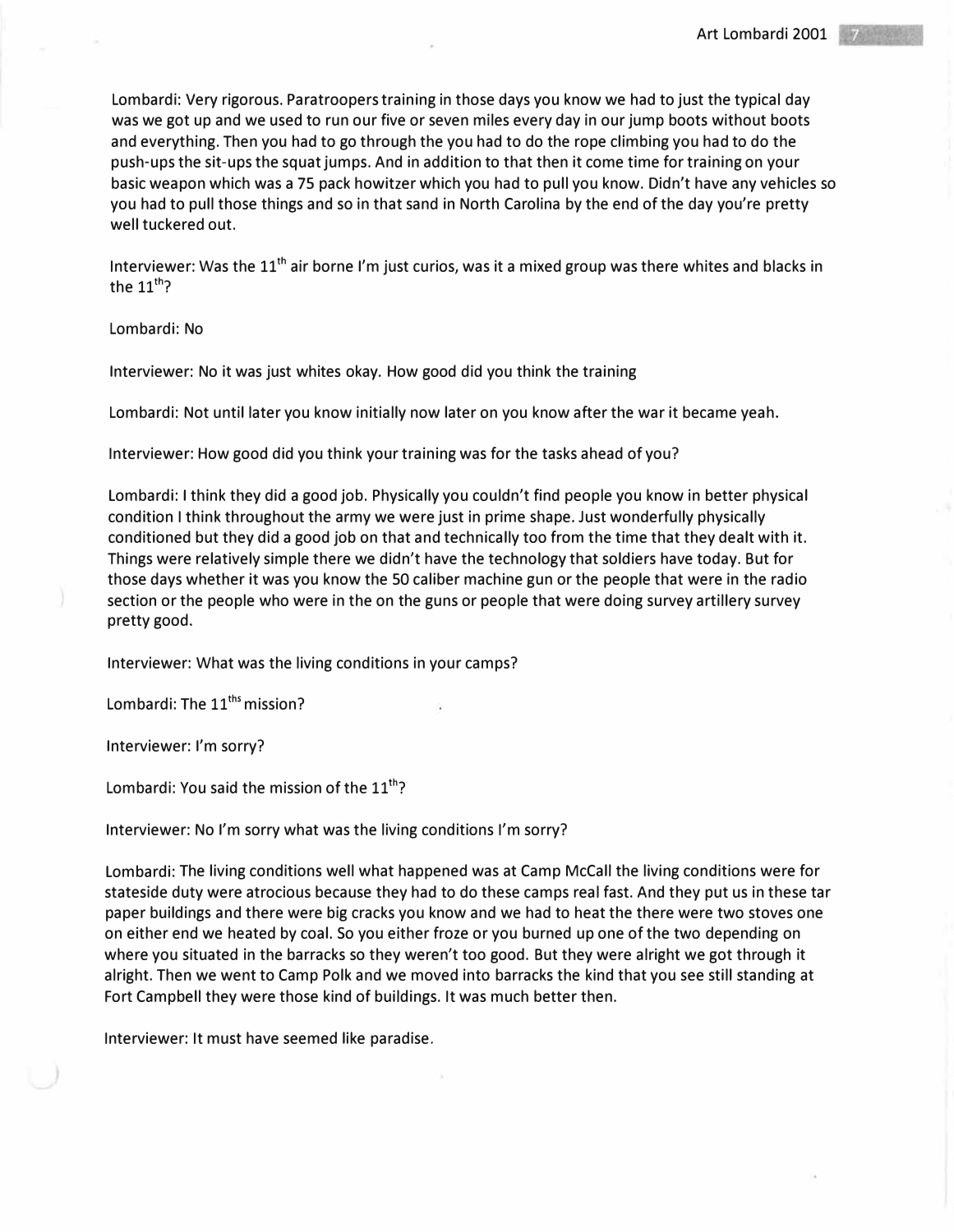Lombardi: Yeah because they were coal fire but they were central. Somebody had a boiler down there they did it by it was a little better.

Interviewer: Oh excuse me did you have any contact with civilians during your training time?

Lombardi: No I never ran into a I never ran into a civilian a department of the army civilian during my entire of course you've got to understand my level. In my whole during World War II at all not at all.

Interviewer: Wow

Lombardi: Never

Interviewer: How many parachute jumps did you make during your training or estimate.

Lombardi: You mean during World War II or?

Interviewer: Just during your training were you doing any practice jumps?

Lombardi: Well you have to make five you have to make five parachute jumps. We went down to Fort Benning to qualify they transported us down there by train. We did our in those days you had to pack your parachute and then jump the one that you packed. And you have to do five of those before you get your parachute wings. I think that's still true today and one of them has to be a night jump. So then when we came back after that training then we did some more training jumps there at Camp McCall doing maneuvers or whatever. Then at Camp Polk we did some more and then we did the combat jump on Luzon and then after Luzon we were preparing for the Japanese invasion. So we did some more parachute jumping I don't know I didn't have all that many parachute jumps really. I would say probably maybe 20 or 25 something like that compared to what I did later on in my other air borne assignments.

Interviewer: Did you stick with the  $11<sup>th</sup>$  throughout?

Lombardi: Yeah I stayed with the  $11<sup>th</sup>$  from the day it was activated as a matter of fact I was with it the day it was inactivated in Germany in 1957. In between I had left a little while at times.

Interviewer: Okay do you remember your first parachute jump what that was like? Did that compare with what you thought it would be when you were watching the movie Humphrey Bogart?

Lombardi: I don't remember much about that first parachute jump. I knew I was gonna jump out of that airplane in hell or high water. I knew I think I was surprised a little bit with the opening shock that you get because I was pretty you know I was not a small fellow. And that opening shock really jars you I think if anything in the landing didn't particularly bother me on that day but later on other landings did. I think maybe the opening shock was the only thing that was maybe a little bit that I didn't expect.

Interviewer: What about your fellow trainees did they have any problems did they have any problems with it?

Lombardi: We had a fellow or two that decided at the last minute they didn't want to be paratroopers. And that was no problem in those days you know they if a guy didn't want to they'd just say okay bye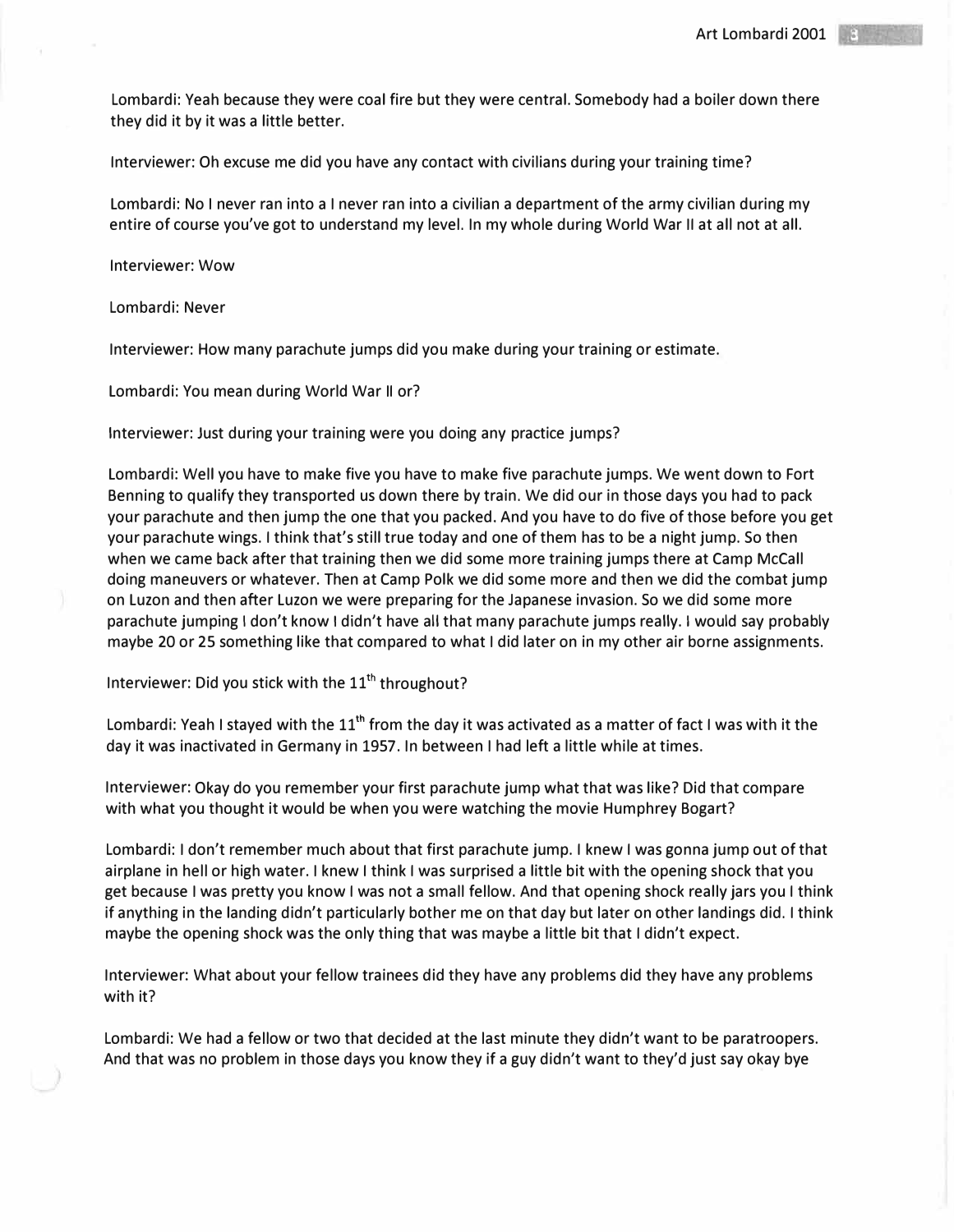send them to another outfit get somebody else. But we had a couple three that decided that they didn't want to do that which is alright.

Interviewer: Where were you sent after your training?

Lombardi: What?

Interviewer: Where were you sent after your training?

Lombardi: Well after our training we did our training in the states went to Camp Polk did some more training and then we left Oakland California for New Guiney. So that was a 30 day voyage on a bucket of bolts.

Interviewer: What was the voyage over like?

Lombardi: Terrible

Interviewer: Really

Lombardi: The ship that we were on was built for World War I it's called the USS Adeline. Etoline it might have been the first thing you had to do was scuttle it but anyway it was just I mean we only had we had two meals a day and they weren't very good. And there was no air-conditioned or anything like that most of us fortunately because we were in the southern hemisphere we slept on deck. No fresh water showers all salt and boy if you try to lather yourself with salt boy you got it. One canteen of water a day because the water was kind of you know you could only hold so much water so it was only that. But it was not a good very good trip. But we survived it we tried to amuse ourselves we had boxing matches and you know that kind of stuff you know on the ship.

Interviewer: Were you pretty tightly packed on that ship?

Lombardi: Man I'll tell you what those births where about like that you know I was a buck sergeant at the time. I mean you were there in the bunk and your nose would touch the guy on top you were just like sardines. That's why we went on deck.

Interviewer: What was that how do you pronounce the name of the ship7

Lombardi: Adeline

Interviewer: Was that part of a convoy that was moving or you were a single ship?

Lombardi: No we were a single ship.

Interviewer: Really were you worried about Japanese subs?

Lombardi: Oh you know how that goes we no sooner cleared the Golden Gates until is that something out there? Well hell there wasn't no submarine out there. Now the beauty there was some beauty connected with this. Now after you passed the equator and I'll tell you what we didn't run into any foul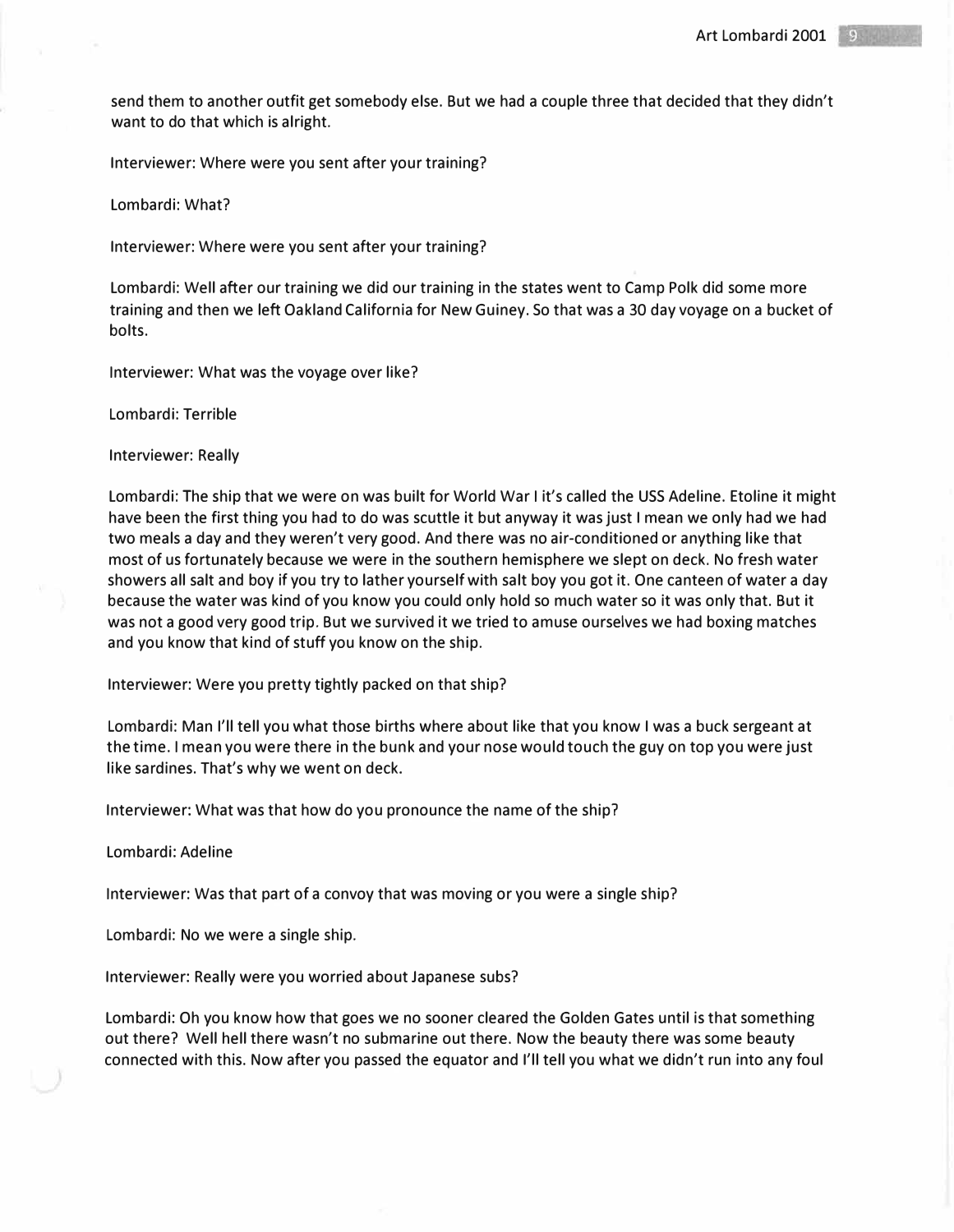weather or anything like that. And those flying fishes and the wind the way it was and those sunsets and all of that just breathtaking that part of it you know.

Interviewer: Let's go back to your training just a minute. What kind of equipment and arms were you training with?

Lombardi: Well the outfit I was with which was a field artillery battalion and I'll down to the unit level that I was with if you are interested in the battery level. We were authorized four pack howitzers 75 pack howitzers. We were authorized four SO caliber machine guns that you pulled on little cars and a couple of 2.36 bazookas and the standard weapon was the folding stock carbeam. Which is a carbeam that you stuff in between your reserve and yourself when you jump they were made especially for paratroopers. That's the that was the basic arming of a field artillery battery.

Interviewer: Were you getting Thompsons were you getting Thompson machine guns?

Lombardi: No no Thompson machine guns.

Interviewer: Okay how well did your equipment operate when you and in the training and in the field?

Lombardi: Pretty good pretty good we didn't have much trouble with it. It was all simple equipment you see not much can go wrong with those carbeams or the 50 calibers or the 75 packs either. So they weren't high tech stuff see so they were easy to maintain.

Interviewer: Okay one other veteran I talked to from the navy in the Pacific told me he was working with carbeams and he said it was one of those rifles you either love it or you hate it. I found that amusing.

Lombardi: I didn't have any heartburn with the carbeam you know at all because I had two oars and to me it was a fairly reliable weapon. I guess some people because it was 30 caliber you know it was small a lot of people didn't like it. But then when they modified it you could to the point where you could fire it automatic too if you wanted to it was not a bad weapon.

Interviewer: Where was your first experience of combat?

Lombardi: Well the first experience in combat was on Leyte in our move you know up the chain of islands. Again it was a very terrible time because I think if you look at the if you read your history it was probably they say the worst from a point of torrential rains in forty years. It was just rain I mean slosh we were in a place called Berwyn at an air strip there. And that mud was you know up to your calves and then you tried we had to move our weapons through that up into the foot hills so it was from that point of view it was. And that's when we ran into our first you know combat with the enemy the Japanese.

#### Interviewer: What happened?

Lombardi: And it was a place where a live person that was not involved in this particular action is the only time that the Japanese mounted an airborne parachute operation against anyone in the Pacific. And they mounted it against the  $11<sup>th</sup>$  at a place called Leapa on Leyte. And the idea was that they were gonna drop these paratroopers Japanese paratroopers and then the forces from the the Japanese forces were to link up with them. But it never worked because they Japanese came down and they had General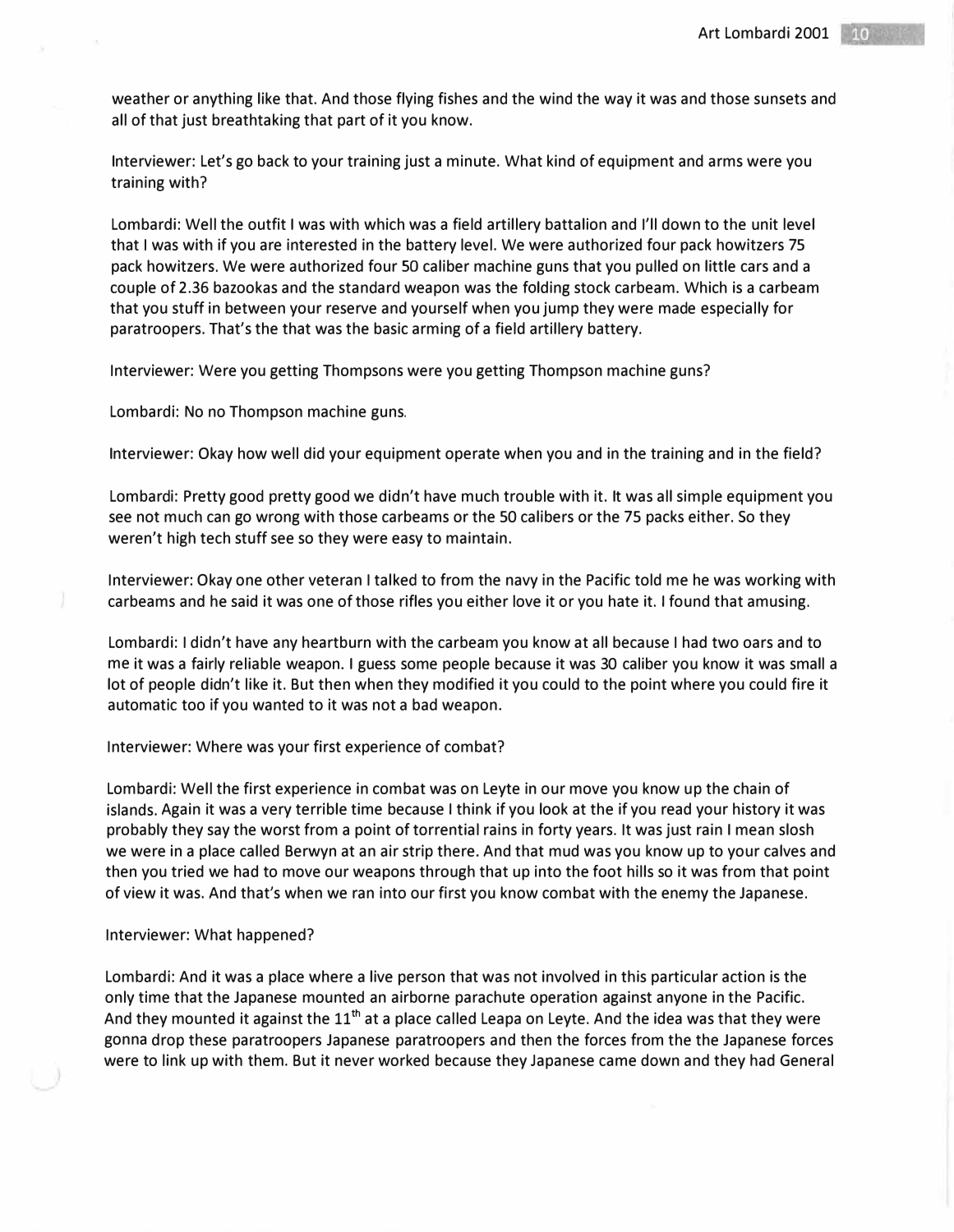Swin the division commander was able to commit the forces to destroy that contention. Then the people never got out of the foot hills either so it didn't work at all.

Interviewer: What kind of reaction did you and your fellow soldiers have toward combat how did they perform did they stay up alright?

Lombardi: the Japanese?

Interviewer: No your fellow comrades.

Lombardi: Oh super you could count on them 100 percent. You never felt like you know you never felt abandoned or this guy wouldn't they you could count on those fellows.

Interviewer: How did it feel to be shot at?

Lombardi: well you know how that goes.

Interviewer: That's kind of an awkward question.

Lombardi: You just hope that they don't hit you.

Interviewer: Right

Lombardi: That's about it. You're scared you know everybody is. People say that you can say you're not scared and it didn't bother me that's maybe that's true in some cases but it's not quite true in my case. I was worried the whole time of course but you had to do what you had to do.

Interviewer: Did you feel close so those you shared your time in service?

Lombardi: What

Interviewer: Did you feel close to the people you shared your time with in the service?

Lombardi: Oh yeah like I say we still meet every two years. We just met here last year at the (telephone rang so the stopped the tape).

Interviewer: So what was combat like in the Philippines for you? What all were you doing during that time?

Lombardi: Oh by that time on New Guiney I got promoted to first sergeant. And I was 19 years old you know so that's the way it was in a lot of units I guess because everybody was young. Then in you know for a 19 year old I guess when I look back I did a lot of worrying about the troops because these were all guys I came in the army with so you know I had devotion to them too. But it was combat in the Philippines and Leyte with all that weather that we had we had a lot of diarrhea a lot of jungle rot. Fellows like you were the ones that were susceptible you know it's kind of odd but with darker complected people like Italians or Phillpinos we didn't have as much as the as my Irish friends had you know. Because they took these sores and jungle rot and there was a lot and I came down with malaria. Malaria and a lot of dangly fever so that always takes its toile on people. So when you combine the two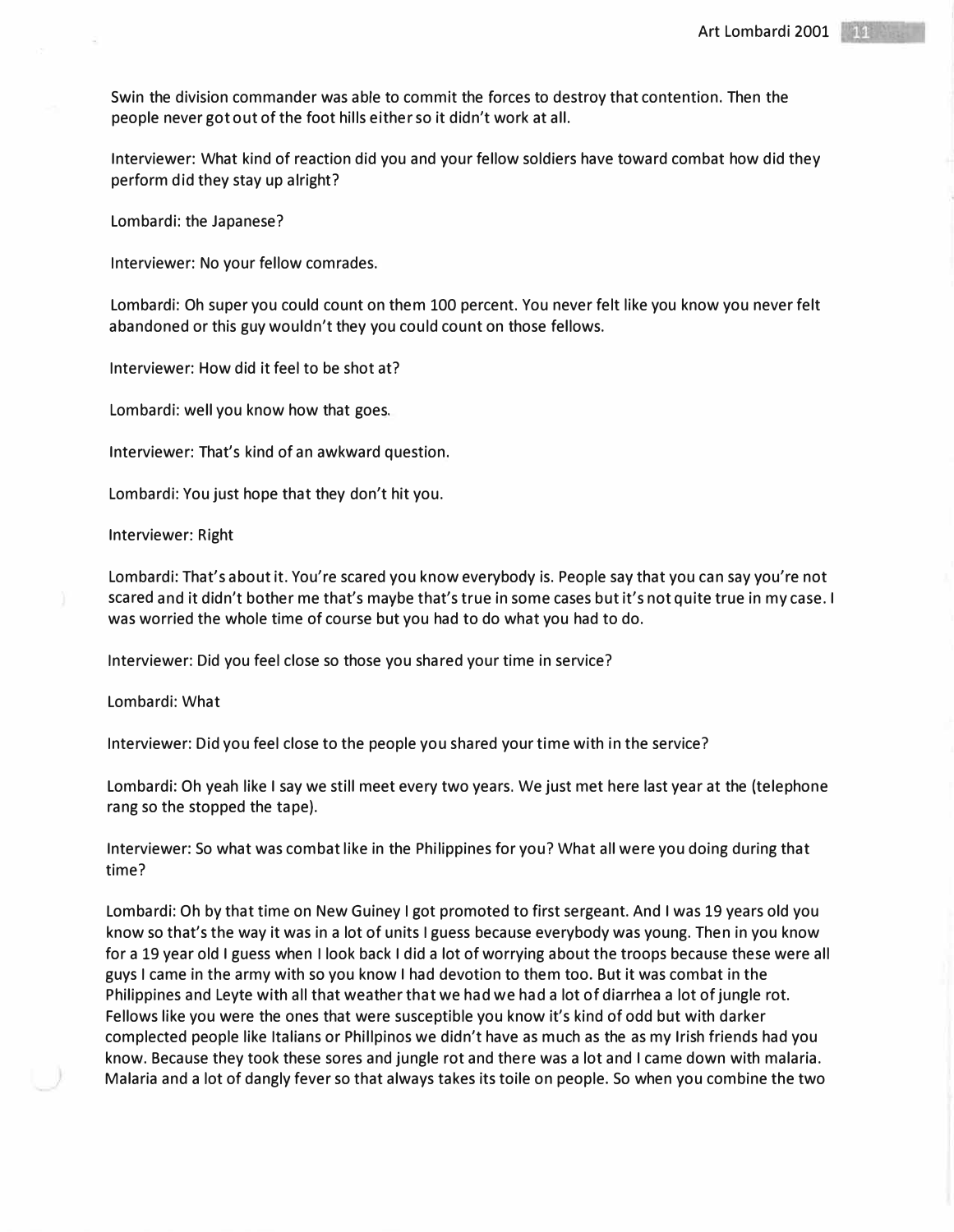and everybody we had a rations problem on Leyte when we were up in the mountains trying to get to there it's hard to get resupplied. So they said I'll never forget they said everybody was gonna have Roosevelt said everybody was gonna have turkey on Christmas Day. Well of 1944 and you know we were up there we were eating k-rations which is like a Cracker Jack box it doesn't have much food in it. And we were just getting two of those a day and we said we're gonna get that turkey. And by God wouldn't you know that either that evening and they dropped this these cans they were canned turkey I'll never forget. But it was good we had our turkey.

### Interviewer: How did you start to feel in combat did you take bad casualties?

Lombardi: Yeah we took tremendous casualties especially in the battle for Manila. Bad hit up against a brick wall yeah just a they weren't supposed to do what they did. See because an airborne division is not built the way you deploy an airborne division is you drop them and usually an armored force with a lot of heavy stuff or a heavy infantry division they punch through and link up with you. This is called an airhead and then they take the airheads like a leap frog thing. Well they dropped us on Luzon and it was the only division that came in from the south so when they got to Manila with the Japanese navy was done then they had to go you know confront them head on and took a lot of casualties. Took a lot of a whole lot of people killed.

#### Interviewer: How was your combat parachuting a lot different from training?

Lombardi: Well we started off we staged in a place called Mandoran which is another island. And we took off real early in the morning not too far air miles wise and we dropped about daybreak I guess on a place called Taiga Ti Ridge which is a ridge. Usually ideally paratroopers like to drop in an open field you know where but there was no such field around there. So they had to drop on this ridge so they the equipment and everything you had to what you had to do is we had to go down and retrieve. See the howitzers when you drop them are not dropped in one piece they are dropped in about nine pieces two ammunition loads and the rest. So you had to cart the wheels to trail and the trail you had to get the tube and all that stuff and put it together. And then you had to manhandle them up that ridge so it was a little while before we were able to consolidate. By nightfall though we had everything by later afternoon we had everything pretty well fortunately the Japanese did not attack us. If they'd have attacked us I don't know what we would have done but they did not.

Interviewer: How did you feel toward the replacements that were given to your unit as you took casualties?

Lombardi: They were pretty good I mean they you know we got replacements and they fit in alright. They never become if you start out with a unit and everybody starts from scratch out of civilian life you don't see that too much in the army now because everybody comes in and they're already there. But the way we started out and there' a kind of bond that's created there and to try to infiltrate that is not that it's not to say that we shunned the replacements. It's just that these people had been together a couple years and they knew each other and had been on leave with their families and all of that and they were a little closer knit. But the replacements to answer your question were okay.

Interviewer: I know that some units had tendencies to either shun or kind of push them aside because they were so green and they just didn't expect them to last as long.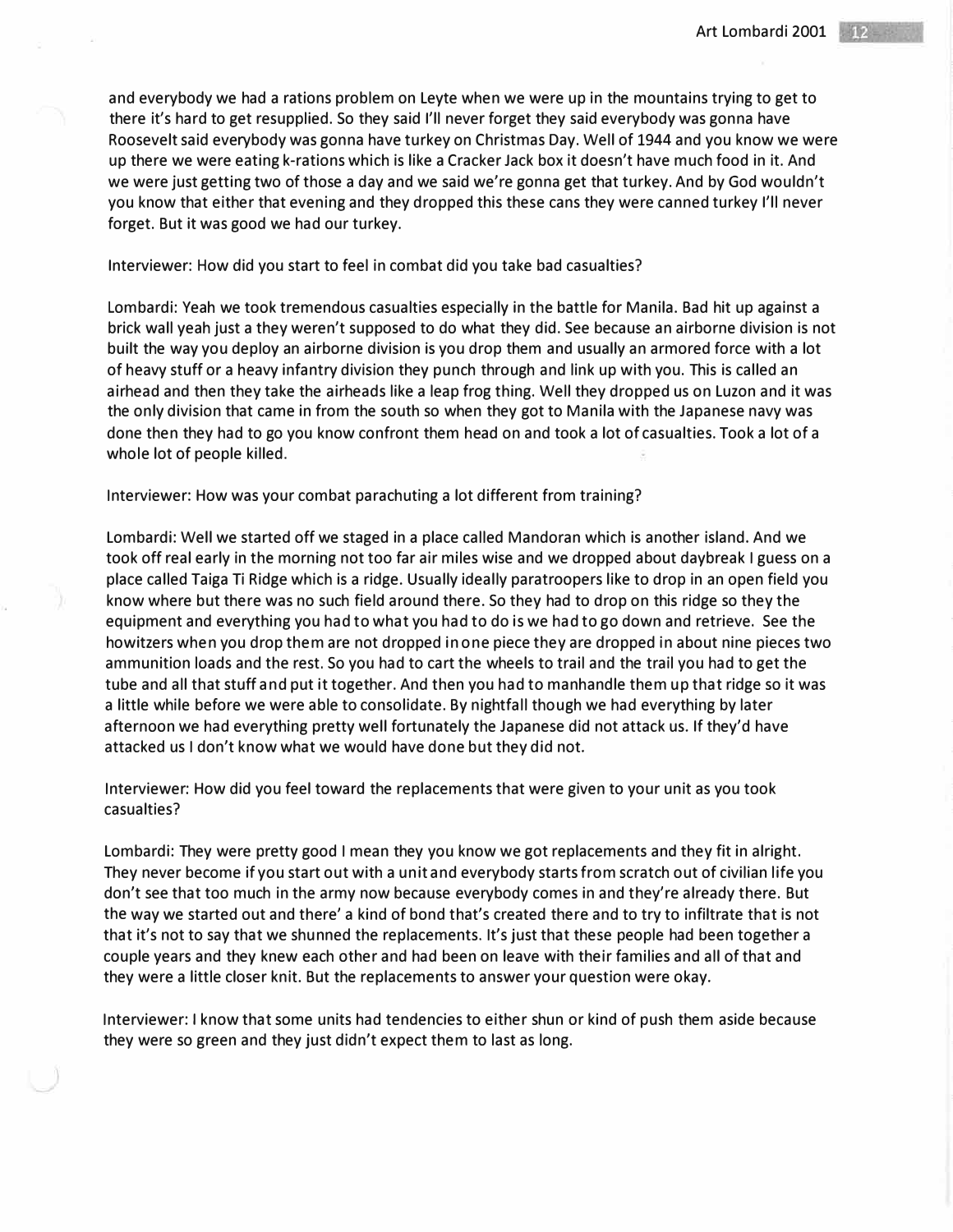Lombardi: Well I never tried to do that. Whenever I got as a first sergeant and later on as an officer I never whenever I got a replacement I tried to give them to somebody you know like I'd say hey sergeant Billy Smith's coming in make sure you take care of him get him squared away. And good NCOs will do that so that well they've got a right you know hell it's not their fault they're replacements. I mean you've got to understand that.

Interviewer: How did you feel about your commanding officers did they seem to be doing a good job getting you guys in the right positions?

Lombardi: Oh yeah as a matter of fact one who was the battery commander responsible for my battlefield commission and you ought to read some of his books his name is Flanagan. He's written any number of history books.

Interviewer: I think I've heard that name before.

Lombardi: Yeah Edward M Flanagan I still talk to him I just talked to him last week. He's written three or four he's got the Los Banos book he's got World War he just got a new books about to be printed about airborne it's all airborne his stuff is all airborne stuff. But he's written some good books but he was one of my commanders West Point class of 1943 January great guy. Good I didn't have any complaints with the people that were that I served with.

Interviewer: Were you getting a lot of support were you well helped by the navy did the army and navy work together well the marines?

Lombardi: Well we didn't have much to do with that stuff. The only occasion I had to do with the navy was on Luzon I'm talking World War II now. We were as a forward observer after I got battlefield commission I was delivering artillery fire and they put at my disposal a cruiser. It was our there for artillery support. And that went alright except that their weapons are different from ours. They're flat projector weapons so you know the artillery like to do this so you come down good but it goes like that. But if you sense it short and you just go up a mill or so it makes it fly. But it worked alright they did a good job.

Interviewer: What about the marines did you ever have any?

Lombardi: Didn't have any contact with the marines. I never fought with the marines I never fought with the marines during World War II now.

Interviewer: Right okay how was life were you with the main fleet as you continued island hopping after the Philippines?

Lombardi: Well we I don't know what you call it we went from Leyte to Luzon and then we staged on Okinawa for the invasion of Japan. And we were the first troops in Japan.

Interviewer: Did you go in with combat in Okinawa or Ewagema?

Lombardi: Okinawa had already they had dropped the atomic bomb.

Interviewer: Okay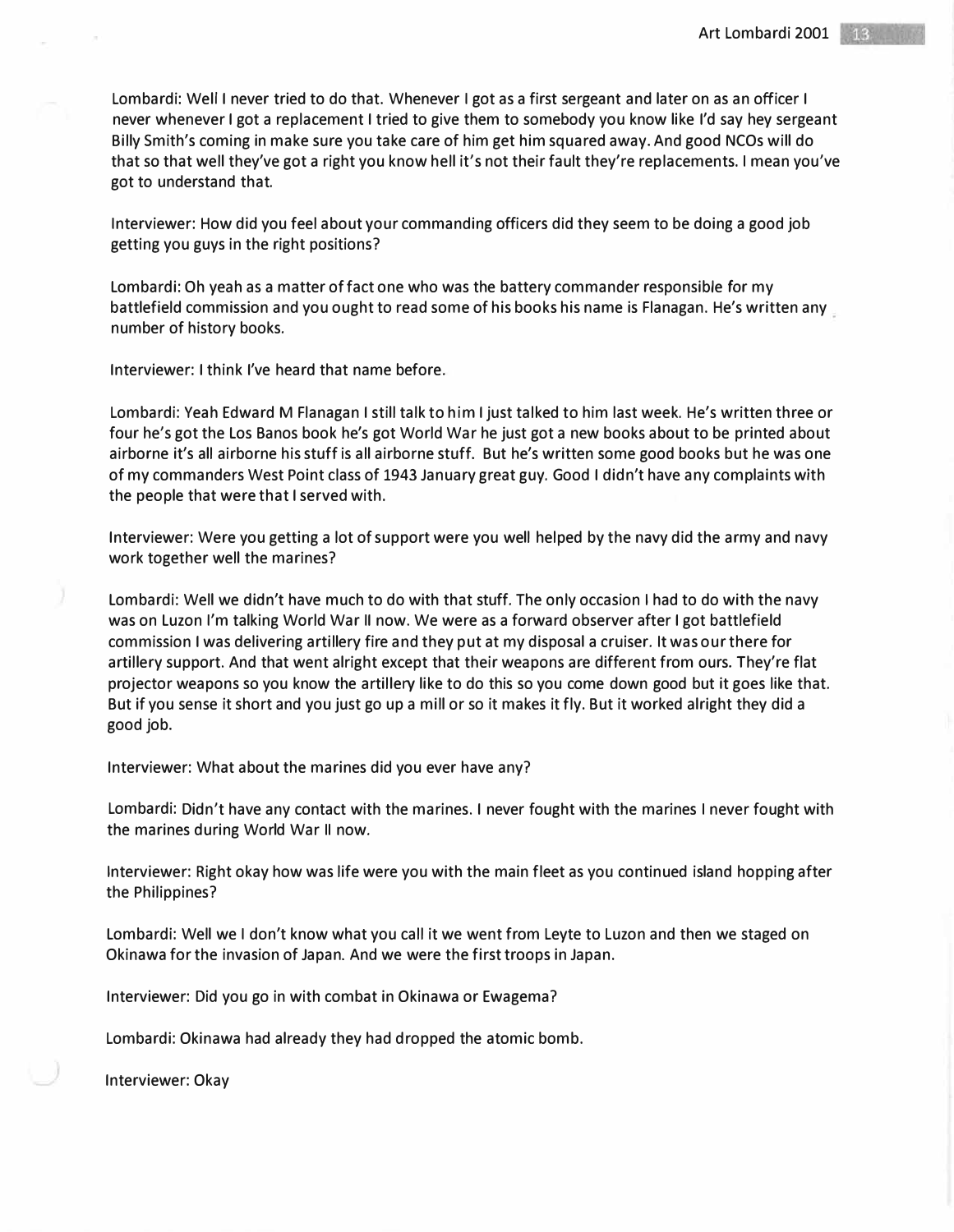Lombardi: We were staging for the invasion of Japan on Luzon. And in the meantime they dropped the atomic bombs and Japan propitiated and so McArthur picked the  $11<sup>th</sup>$  airborne division to escort him into Japan. So we had to go to Okinawa and stage there and then we escorted McArthur into Japan the 11<sup>th</sup> we they were the first allied forces in Japan after World War II.

Interviewer: Okay let's back up just a little bit. What did you do with your free time while you were in the Philippines?

Lombardi: Didn't have much free time because you know we were always training. And then too there weren't any lights or anything like that you see. It got dark at dark.

#### Interviewer: Right

Lombardi: So but I know that on they did have some athletics that went on volleyball and stuff like that. And then when we got to Luzon after the Luzon campaign they showed some films we got some films in finally and they showed films. And then some of these Bob Hope and those people came from time to time you know you're familiar with it.

### Interviewer: Right

Lombardi: Where they used to entertain troops. And they did have a division football team on Luzon and spent our time you know just you tried to read everything you could get a hold of. You couldn't get of too much but I like to read a furious reader and anything I can get a hold of I like to read a lot of other I saw some of the others trying to do the same thing. Unfortunately we didn't get that much.

Interviewer: Did you ever have any leave time overseas or back in the US now?

Lombardi: In the US I had leave time.

Interviewer: Right

Lombardi: Yeah but not overseas.

Interviewer: Okay how did you find out about the progress of the war like over in Europe?

Lombardi: Well they used to pin a little message gram out of the little newspaper thing and it would kind of keep you updated on a little bit of that stuff. But we knew how the war was progressing in Europe pretty well. Yeah we kept because we had an interest in it and of course we knew how the war was progressing in the Pacific too because we were part of it.

Interviewer: Okay when you were in the field did you ever get hot food or sea rations or in between? Were you pretty well fed or kind of randomly?

Lombardi: No not during World War II. Later on it improved quite a bit. But in World War II we had these little stoves that you pump up and you tried to eat your food that way in the field. But I didn't eat very well everybody lost weight the ration system in the army was not that good. The sea rations in those days were not very good and the k-rations were not all the good. Now I will say that towards the ending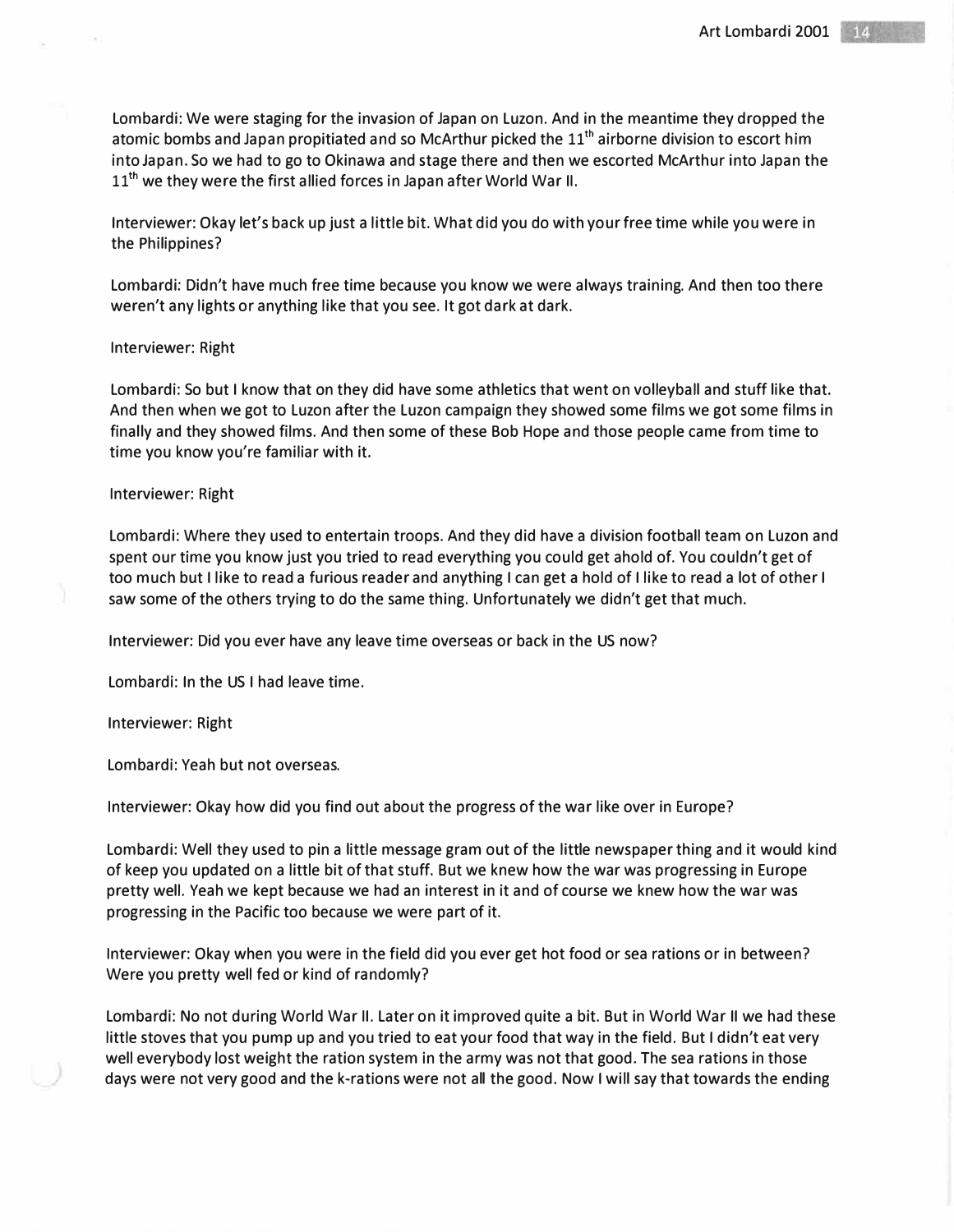they came through with what they called the 10-1 ration. Where it had a can of bacon in it and crackers and see that was really top drawer man everybody got to eat some of that stuff. Powered eggs and stuff like that but that was later on.

Interviewer: Did you ever feel that the  $11<sup>th</sup>$  division that you needed to be relieved and pulled back a little bit to get re-outfitted and get some rest?

Lombardi: Well you know there wasn't anything anybody could do but I think everybody recognized that you know we were in it there. And the division was go gun hoe that everybody wanted to you know get at the enemy and all that stuff. So I don't think you ever got to the point where they said okay even though they had been in combat I think one time which is in the  $11<sup>th</sup>$  airborne history a hundred and fifty something straight days. I never heard anybody ever say you know I wished the hell they would pull us back and get somebody else I never heard anybody say that.

Interviewer: Were you impressed with the qualities of the enemy with their leadership skills?

Lombardi: Yes contrary to what the propaganda at that time would lead you to believe where they were puppet and all of that. I was impressed with their, I don't know whether this is good or not, but you know it's hard to fight somebody who's willing to die. And these guys were just like the guys that did the 9/111 mean you get a Bombside attack and you know the next morning after the air cleared you would see Japanese with not one but maybe two or three tunikas where they had you know got shot and tried again then got shot and tried again. They were pretty tough guys to fight when they have that kind of because you know they believe that if they got killed it was a big honor so tough to fight that kind of a guy.

Interviewer: Were you ever faced with a Bombside charge?

Lombardi: Oh yes

Interviewer: Really where at?

Lombardi: On Leyte and on Luzon too both times. Yeah it's not an it's like I told General Abreus one time the chief of staff of the army I had to go I was a full colonel I had to go to the Pentagon I was stationed at the Pentagon I had the briefing that morning. And my deputy who was a lieutenant colonel he says Colonel Lombardi aren't you nervous? I said nervous why? He said well you're gonna meet the chief of staff of the army. Well I had known General Abreus for a long time and I walked in there I said well you know I was asked by my deputy whether I was gonna be nervous briefing you this morning sir. And he said what was your answer? I said no I wasn't nervous nervous is when you're 19 years old and you're in the Philippines and a bombside is taking place I said that's when you're nervous. That sums up the way I feel about it.

Interviewer: Okay how did you and the other soldiers feel about these attacks these bombside did it shake the moral?

Lombardi: Well we prepared very the best we could. See we had a rule once it's dark nobody moves I mean if you have diarrhea that's too bad. You don't you just have to do it you know move. Anything that moves you shoot at that was the rule. So and then we used to string out in front little you know boobie traps. Take a hand grenade and put a string or two in the pin and put some sea ration cans there on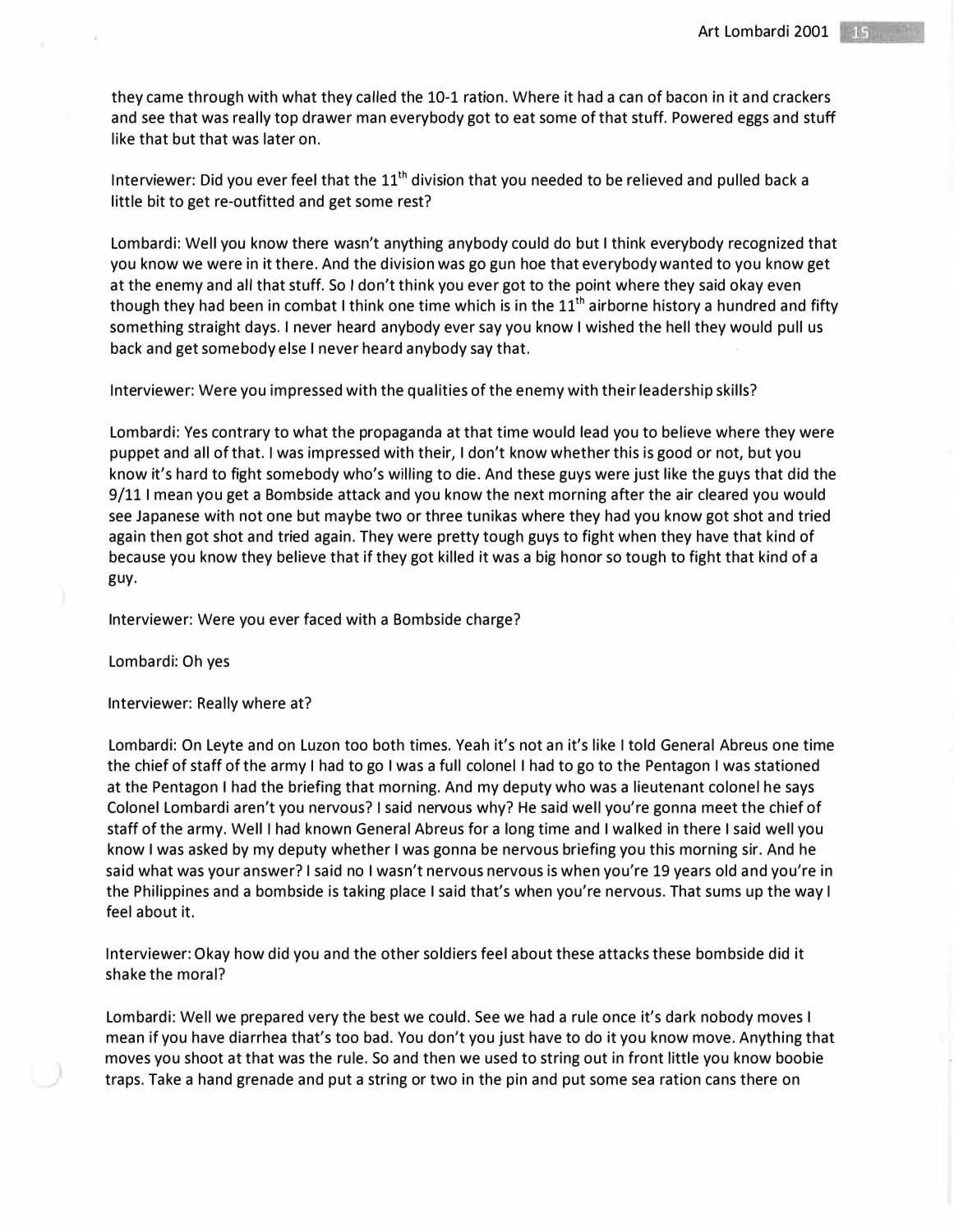some things or whatever so it would trigger when these things were going to come. And we tried to do it you know as far down as we could so we knew when it was gonna come. So that they never caught in my experience they never caught us by surprise we knew they were coming. And so what you did you just as came up the came up to the high ground where you were and that's what you had to do you had to be on high ground. We just shot them we just artillery fire would come in and the carnage was unbelievable in some instances.

Interviewer: How large were these mass attacks?

Lombardi: They would very I would say the most I was familiar with the most I had anything to do with probably company size attacks I'd say maybe 150, 200.

Interviewer: Any prisoners out of that did any of them surrender?

Lombardi: Well you know unfortunately I don't know whether this was true of other units but the  $11<sup>th</sup>$ airborne division didn't many prisoners. That's just the way it was. In other wars like in Vietnam and even in Korea it was a little different we took them. But that's not to say we didn't take any prisoners because I remember a couple three that we got them one day and you know they were so pathetic because they hadn't eaten for a long time. And they you could just see that they were malnourished and all of that so I remember giving one a cigarette. I didn't smoke at the time but I had some cigarettes I gave one of them a cigarette and you know they go bow the hell out of you. But you know even at that time I never felt I never felt good about killing anybody I just don't feel good about doing things like that.

Interviewer: Were you or your men ever weary or did you ever have any problem with the Japanese trying tricks such as pretending to surrender and opening fire on you. Or were there any attacks on the medics?

Lombardi: Yeah I've seen that too I've seen where a Japanese pretended to surrender and then have a hand grenade concealed and take yourself and whoever is around with him yeah I've seen that happen. Not too often but I saw it happen I saw it happen.

Interviewer: What about your medics on the front line were they targeted by the Japanese?

Lombardi: The medics?

Interviewer: Uh huh

Lombardi: Medics are a special breed of people they are good. I mean you know they know what they have to do and they saved a lot of people. In my experience you can't give the medics enough credit because they will get out there in the middle of nowhere if someone's wounded and try and take care of them.

Interviewer: Were they ever targeted by the enemy?

Lombardi: The medics?

Interviewer: Uh huh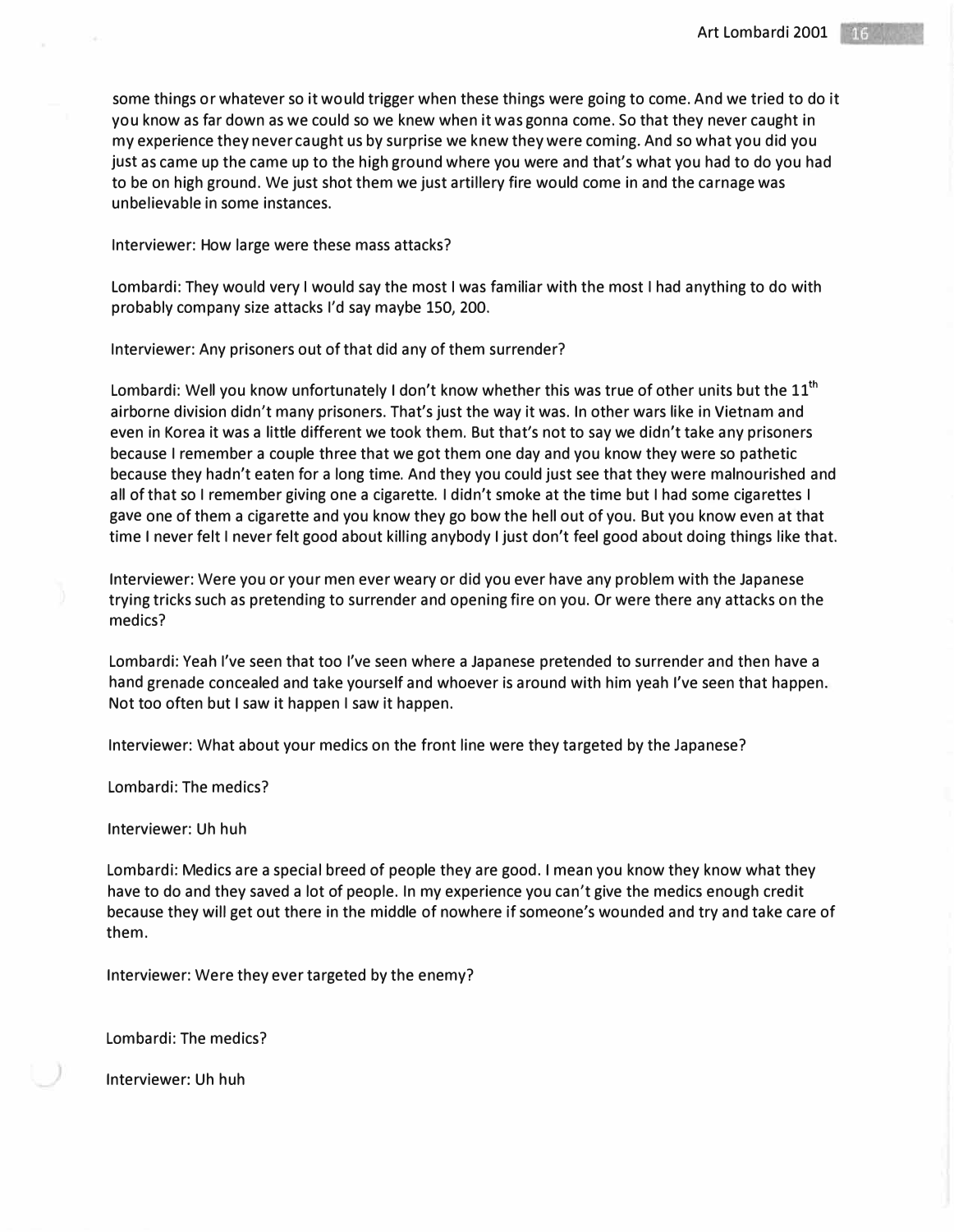Lombardi: I have no personal knowledge that they ever targeted an aid station or something like that. They may have done it but I don't have any knowledge of that.

Interviewer: How did when you were working in the Philippines how did the jungle affect your soldiers ability to operate?

Lombardi: The who?

Interviewer: The jungle did it hamper you pretty badly?

Lombardi: Yeah the jungle is it can be a friend or it can be an enemy it all depends. But I know that for example the people were complaining that in the jungle in the thick we had the infantry had the M1 rifle. And so what they did you know they said this thing is too long it gets caught up in the brush. So they gave us they quickly modified the M1s and made a short barrel M1 rifle just to be used in the Pacific. I haven't seen it after that they made it and it worked. But the jungle can be a you know it's not a pleasant place to wage war because it's wet its humid there's all kinds of insects mosquitos you know. And there's all these kinds of things slosh slosh you can and usually associated with jungle is the precipitation in that part of the world where it rains all of the time. You know you try to get a little sleep at night and you can't dig a foxhole to speak of because there's water up there so you try to do the best you can and very uncomfortable.

Interviewer: Were the Japanese in the Philippines were they using the tunnels were they digging tunnels or was that just later in Ewagema and Okinawa?

Lombardi: Yeah we had some in tunnels on Luzon where they went in and our answer to that was flame throwers you know we used a lot of flame throwers to clear them out. But that's not very pretty either.

Interviewer: Was there a lot of souvenirs being traded back and forth between the soldiers on the island?

# Lombardi: Do what?

Interviewer: Any souvenirs being traded back and forth between the soldiers and the sailors with the fleet?

Lombardi: Yeah I saw a lot I saw some of that. I remember one time in New Guiney this this was a pilot he wasn't of course it was the air core then. But he had a bottle of whiskey scotch and he came we were our tents were on the fringe of the jungle. And that guy came down I'll never forget that on a motorcycle I don't know where he got the motorcycle and he wanted to trade that bottle of whiskey for a Japanese souvenir. And somebody said well you go down to the end of the thing there's a guy down there that's got a Japanese flag or rifle or something. He went down there and the next thing you know he came back he didn't have the souvenir but he didn't have the whiskey either they took it away from him. But I imagine they did I know I have a Japanese flag that you know that I got from a Japanese officer and Japanese samurai sword and I know that people tried to trade what do you want for that what do you want for that you know. And I don't place much value on those things I just thought maybe someday my grandkids might want them that's the only reason I've kept them.

Interviewer: What about civilians and refugees did you have any contact with them?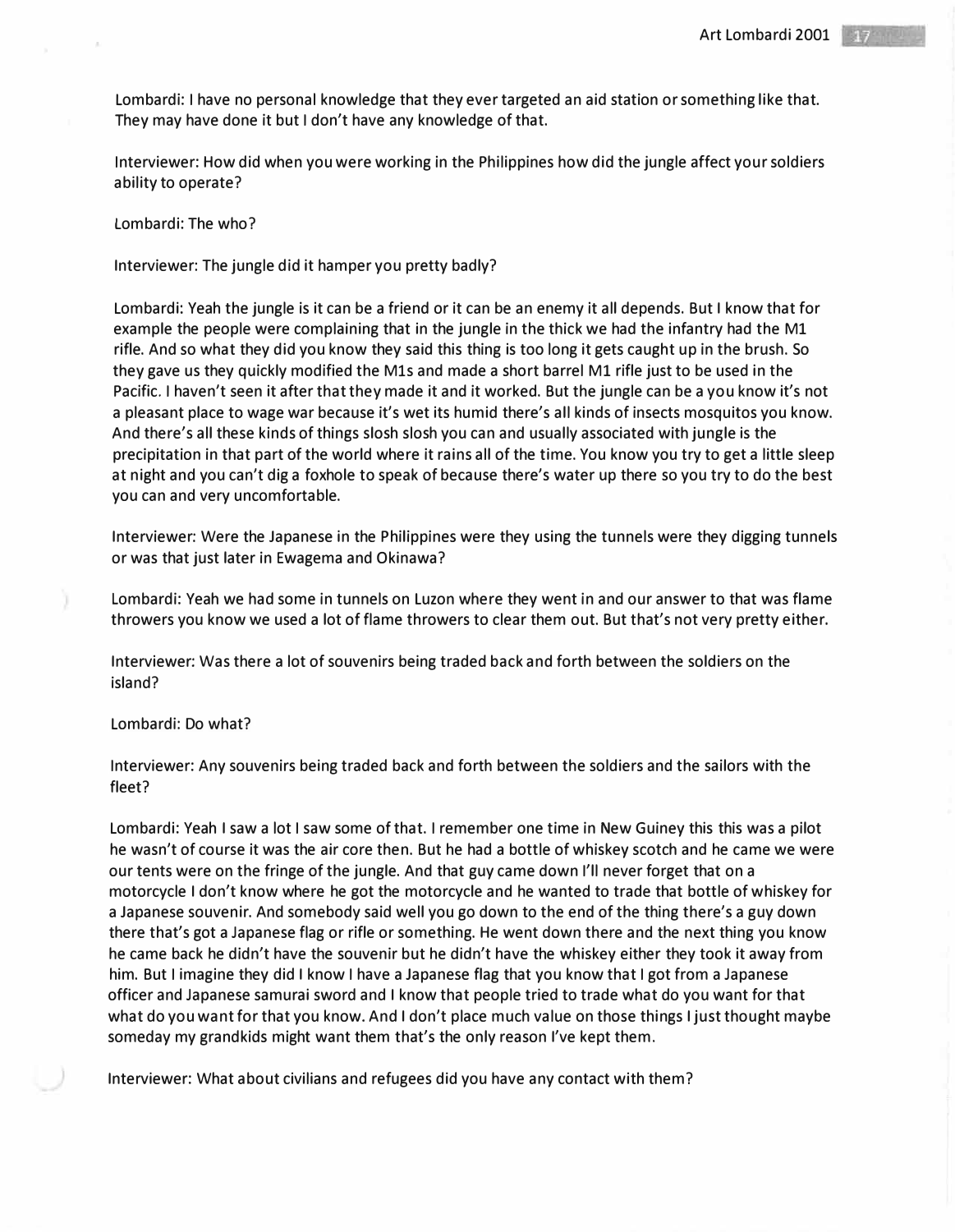### Lombardi: With who?

# Interviewer: Civilians or refuges on maybe the Philippines?

Lombardi: A lot of refugees a lot of refugees in the Philippines. And most of them were almost all of them were of course pro American in the Philippines. And now they did run into something in Luzon where some of the and this the Americans did a fair amount but the Japanese anybody that was a Japanese supervisor they knew who they were. And so they took care of them in a very brutal way I mean it was terrible what they did to those people. I you know it wasn't part of us to do because they weren't a part of us but they I mean in France they cut their hair off. But in the Philippines they had this one thing I'll tell you Patrick they'd take these they called them \_\_\_\_ these Japanese supervisors. What they'd do is they would cut bamboo you know down to the ground level and at the pinpoint level and they would strap these guys down on it. Now bamboo grows about an inch a night or more and that stuff would grow right through them.

### Interviewer: Oh

Lombardi: Now that's to me I tell you what anytime I saw anything like that I tried to do my damdest to stop it because I don't care that's just too in human as far as I'm concerned. But they were so caught up in that the Filipinos because I had no way of knowing what these like one Filipino told me he said well you don't know what he did. I said well what did he do well we lost I don't know how many from our village because he did this or he did that. So you know retribution.

Interviewer: Did you actually come across some of this and put a stop to it?

Lombardi: Well we had no authority to put a stop to it because it was the Filipinos who were doing it. I mean the only thing you could do was appeal to them. I will say this I don't know how much of that went on you know I just saw an incident or two of it. And I'm thinking if I saw it then maybe elsewhere they were doing the same thing. But to me that was the most brutal thing I had ever seen.

Interviewer: During your time in combat oh I'm sorry let me ask you this. How did the Philippines react to you as being an American soldier? They were happy to see you?

Lombardi: Oh yeah oh yeah they were very happy to see us.

Interviewer: What about later on Okinawa and later Japan?

Lombardi: Okinawa we didn't stay there very long because we just staged there. Japan now a different story because in Japan of course there had been all of this propaganda that Americans were beasts and since we were the first troops in what they did in my case they gave me they had these C54s they brought in reloaded jeeps on plus troops. And they gave me 10 jeeps with crews and they said what they wanted me to do the order was I was just a lieutenant and they said I wasn't you to all you people with these spread out as far as you can. Drive through all of the villages Yokahama, Tokyo and all of the side streets to let the Japanese people know that we're here. That first trip was an eerie trip because first of all the streets once they saw us coming they all hid because they figured you know here comes the atrocious atrocity Americans. Gonna pillage and rape and do all of this. And I remember in one case we went through this one little neighborhood and this little Japanese kid was on the street just maybe two years old something like that and man somebody came flying across that street and grabbed that kid.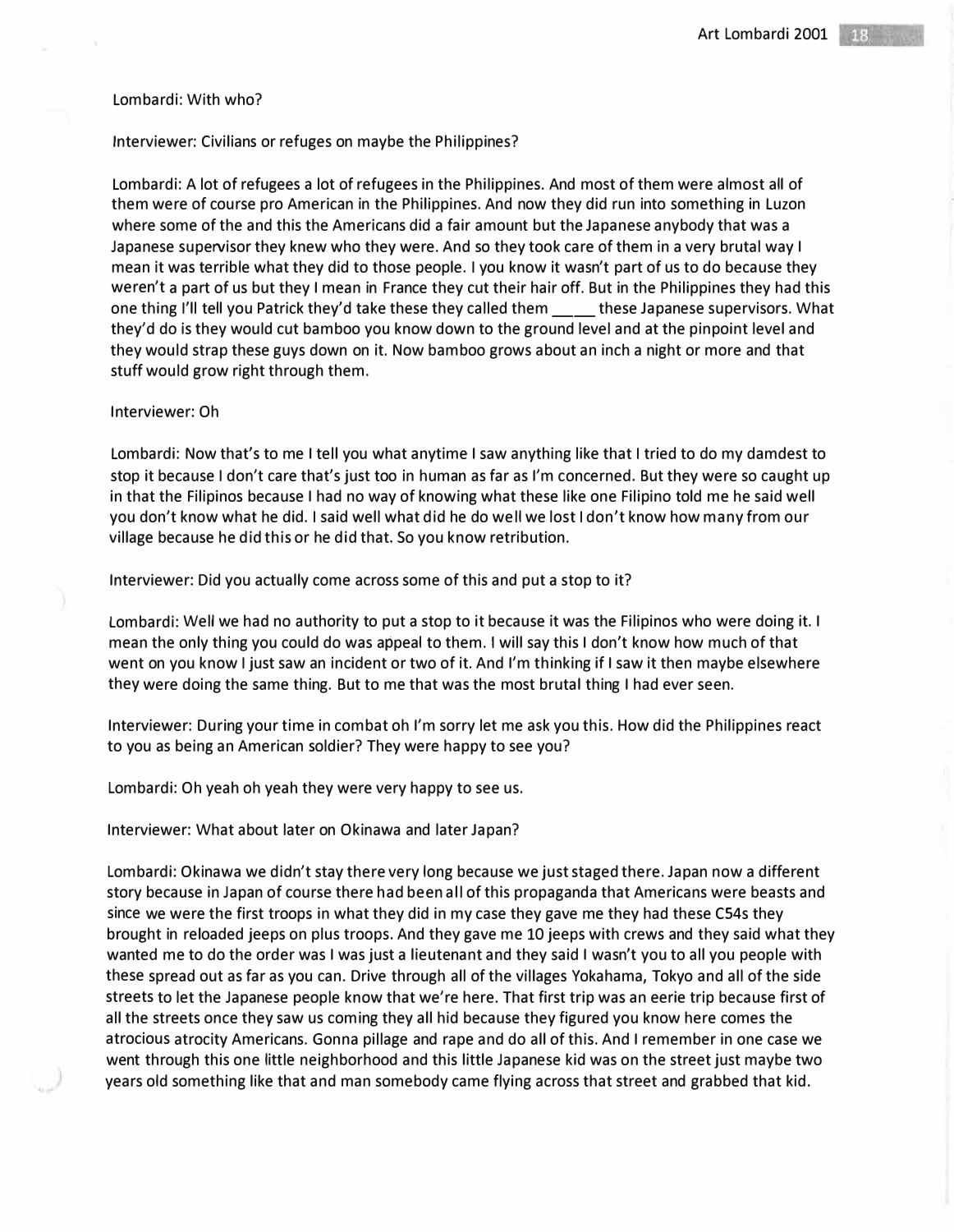The next thing you know he was gone. But I will say this it didn't take long a week later you go down through that same street and they were all out there. Now they weren't they're not like the Filipinos they weren't overjoyed but if you offered them a chocolate bar or some chewing gum they'd except it.

Interviewer: They reciprocated right.

Lombardi: Yeah

Interviewer: Was there ever any resistance?

Lombardi: I never encountered any.

Interviewer: Really

Lombardi: The only resistance I encountered was when we went into the dying building and we did not know it was the dying building.

Interviewer: What's the dying building?

Lombardi: The dying building is like our congress congressional. And there's a big seat in the front where the emperor sits he never comes but that's for him.

Interviewer: Right

Lombardi: Well we didn't know this building was the dying building they said go around so we went in there and I know I'll never forget this Japanese was there and of course they'd disarmed all of them and he kept saying. What the hell is this guy doing this for we just want to go see. So we went in there and he was nervous and all and one of the guys he said man look at that chair he says I wonder who sits in that thing. We didn't know it was emperor's chair well this guy sat in it. Well that's sacrilegious sitting in the emperor's chair. I thought this damn Japanese was gonna have a conniption fit. He was going and going and finally I says I don't know. We had an interpreter he wasn't with us and I told him and he said you know what that was I says hello no I don't' know what it was. This guy is all upset because \_\_\_ was sitting in the chair. He said well that's the emperor's chair nobody sits in that chair. I said well \_\_\_ sat in it.

Interviewer: Oh boy

Lombardi: It has it humorous sides.

Interviewer: That's funny.

Lombardi: It is.

Interviewer: So you were a lieutenant then?

Lombardi: Yeah

Interviewer: When did you get promoted to lieutenant?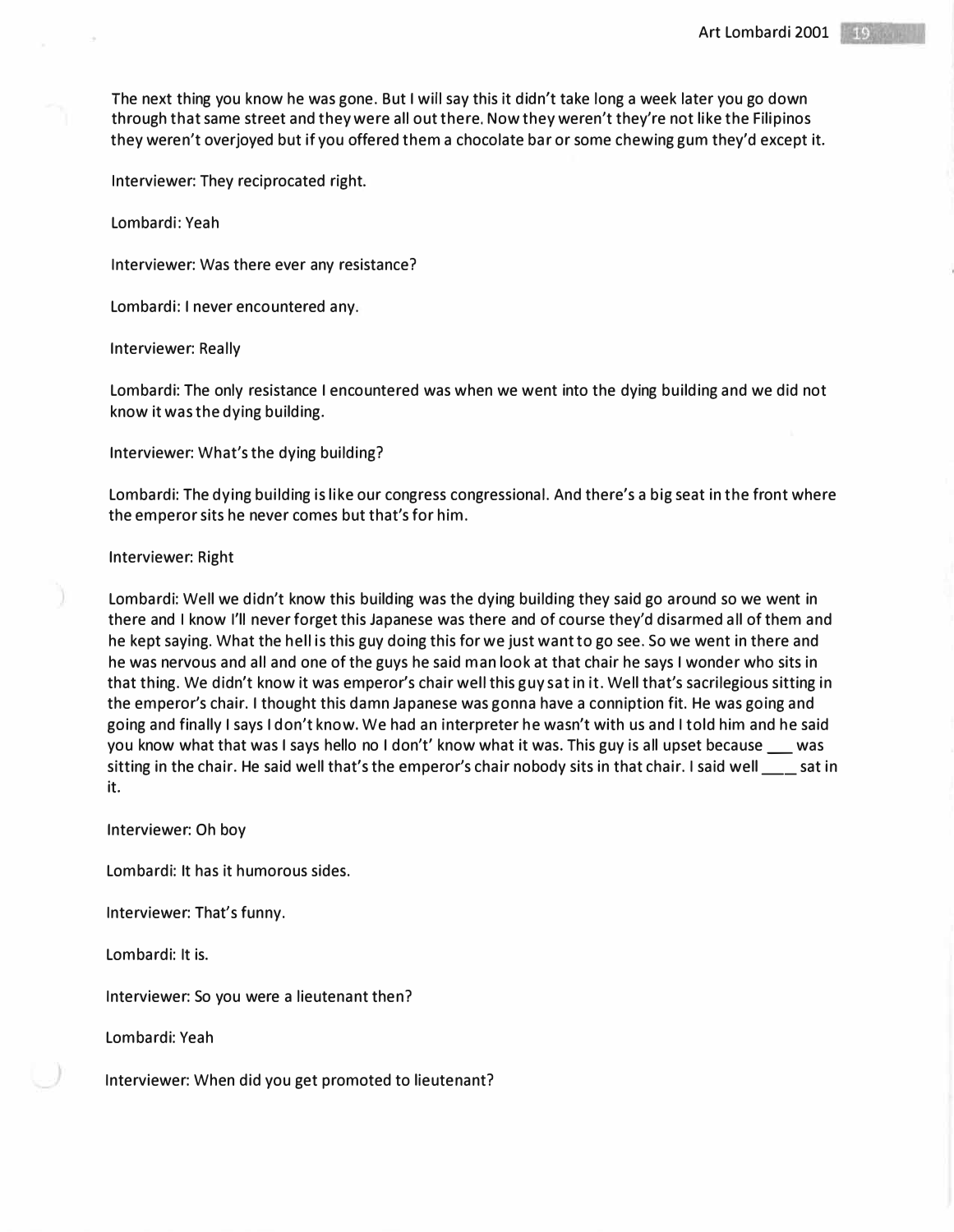Lombardi: Well what happened was on Luzon they well let me go back a little bit. On Leyte this guy Flanagan who was the battery commander said I think you ought to take a commission. He says go to Australia where they have an officers candidate school get established in officers candidate school in infantry and artillery. He said it takes three months go over there and I want you to go to the OCS. Well I thought about it you know and I've got to leave my unit and I've got to leave these guys first sergeant then and I've got to leave and I don't want to do that. I said I don't want to do that I don't want to leave the unit. When I come back I'm gonna go into the pipeline and heaven knows where I'm gonna end up I won't be with my unit again. Well he says okay well we got to Luzon and we did the jump and the authority commander a guy named Farrell came down to see me he says well you know Lombardi I think you ought to take a commission. I said well I don't want to go to OCS he says well no we're gonna give you battlefield commission. He said go down raise your right hand you'll be a second lieutenant. I said well as long as I don't have to leave my unit I'll do it. So I did went down raise my hand made me lieutenant didn't make any difference nobody wore rank over there anyhow because you know Japanese. I came back by God wouldn't you know a week later he said Art I've got bad news for you. He said were gonna move you I said oh come on. So they moved me to another battalion what they were doing they were converting another field artillery battalion to a parachute artillery battalion. And they needed a paratrooper officer over there for the invasion of Japan so that's where I ended up for that. But yeah it was a battlefield commission.

Interviewer: Were you ever wounded in combat in World War II?

Lombardi: Yeah got wounded in Luzon.

Interviewer: What happened?

Lombardi: Got one of these bombside attacks I don't I know where in the hell they come from but I caught a fragment right here and hell I thought it was my heart. I put it under my hand and it was bloody and I thought what the hell happened you know. I looked down there and the guy with me the sergeant with me said hey sir you've been hit in the heart. I said oh no. So they evacuated me and they found out that the rib cage had whatever it was fragment the rib cage it didn't have enough velocity so it just. But I was bleeding profusely for damn long time I'll tell you that.

Interviewer: Did you know you were fit?

Lombardi: I felt some burning sensation but it wasn't until I put my I had fatigues on and all of a sudden I saw this blood and said oh darn. But they tried to get me on a cand I said I can walk and they said don't be so dang hard headed you might have something in your heart. But that wasn't until morning I had to wait until morning until they did that.

Interviewer: Oh boy.

Lombardi: But it didn't keep me out of action long.

Interviewer: How was the medical treatment you received?

Lombardi: Well they just took me to a tent and a like one of these Mash units you see. Took me to one of them they just looked at it and patched it up. Kept me there for a couple of days and finally said okay you can go *so* I left on my own just went. That wasn't my most serious things right at the end of the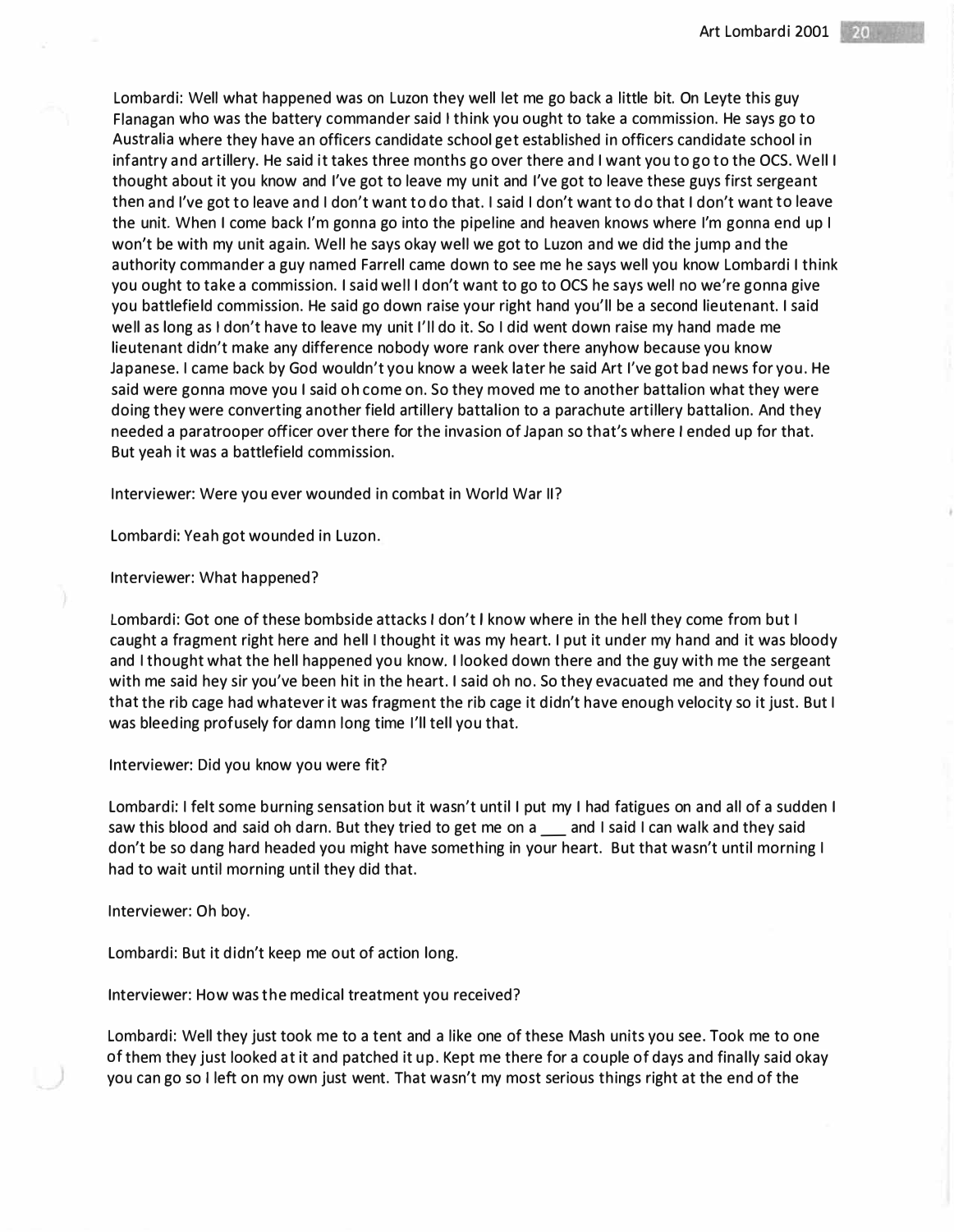Luzon campaign what happened is they used to give a pill called Atabrine which is supposed to it doesn't cure malaria but it suppresses it. Well I got to Luzon and I said I'm gonna find out about this malaria business I don't know whether I've got it or not because it's suppressed. I said I'm gonna take these Atabrine for about a week or week and a half. Man I tell you what the worst thing in the world I ever did I damn near died you know. The damn malaria came flying out of there and they evacuated me.

## Interviewer: It didn't suppress it? The pill didn't suppress it or?

Lombardi: Well see they started pouring it in me it did but in the meantime the malaria had surfaced.

## Interviewer: Oh

Lombardi: They evacuated me to Manila and they put me in the hospital there. And start giving me Atabrine and all this other stuff and I'll never forget it was just about the time we were getting ready to go to Okinawa to stage. And I woke up and I thought I was alright and I told the nurse I said I've got to get out of here my unit is going to Okinawa to go to Japan. She said well you're not going. So I didn't say anything she left and I put on my clothes and I went. Got on an airplane got out to Clark Field got on an airplane I said you heading for Okinawa C46 yeah okay. So that's where I joined up.

Interviewer: How hard was it to join up with your unit?

Lombardi: It was a rainy night when I got there on Okinawa I'll never forget. Sloshing around and kept saying where's the 674 where's the 674 well we don't know we think up there we think down there. And finally I found them.

Interviewer: Did you ever get in trouble for leaving the hospital?

Lombardi: No I never did get in trouble you know in those days they didn't keep good record and I didn't I didn't come I kept taking my Atabrine. But they recorded that I had malaria so and a good thing they did because when I got out of the army it meant a little disability. It helped me under the GI bill because man I started getting it again when I stopped taking the Atabrine. The way they explained it to me it's called  $\_\_\_$  malaria and every attack that you have is not as bad as the preceding attack. So as time went on

### Interviewer: It slowly faded right?

*)* 

Lombardi: It slowly faded away. Yeah so I haven't had any effect of it since that time.

Interviewer: I don't know much about malaria is that contagious can you pass it from soldier to soldier?

Lombardi: No it's not contagious it's done by the monopolies mosquito and it carries it in its stinger you know it carries that malaria in its stinger. No it's not contagious you can't catch it.

Interviewer: Okay were you ever recommended for a medal?

Lombardi: Oh yeah I was recommended for \_medals in World War II. Got the soldiers medal that's one up there it's the third one from the last.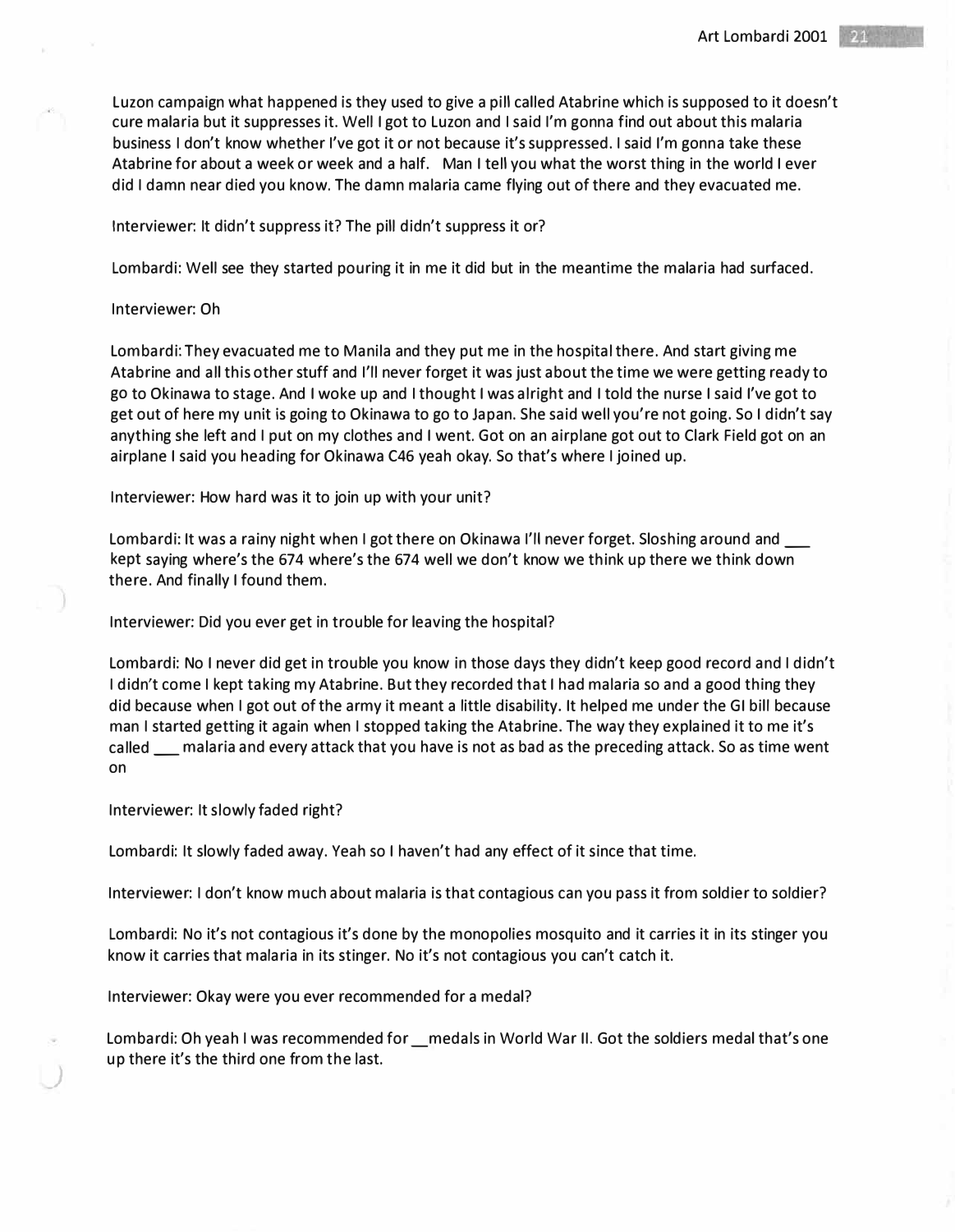Interviewer: I see it on the top part?

Lombardi: Yeah it's kind of blue the soldiers medal. I got that then I got the next one the Bronze Star with the during World War II. And I got the Purple Heart of course.

Interviewer: For the fragment wound?

Lombardi: Yeah and the other medals there are for Korea.

Interviewer: Okay when you were overseas the Philippines, Okinawa, Japan did you ever were you ever sending any mail home.

Lombardi: Yeah I used to of course my mom and dad couldn't read English but I had my youngest sister is the one that was my pin pal and we used to write back and forth all the time. And I used to have what they call the v-mail. And we used to use those v-mail things. It was always nice getting a letter from her.

Interviewer: Was the mail pretty regular for you?

Lombardi: No sporadic you know. But the guys that were I wasn't married at the time but the guys that were married and I didn't have any sweetheart either you know I didn't have any fiancee or anything. So I had a sister but these guys I think looked forward to you know getting mail from their wives and their sweethearts more than I did.

Interviewer: Okay were you when they had the invasion of Japan how were you feeling about that?

Lombardi: The what?

Interviewer: The invasion of Japan you know preparing for that. (Mr. Lombardi has to get up for a moment and the tape is turned off.)

Lombardi: Really you know I was there we assumed we were gonna go into Japan. It came as a pleasant surprise when they dropped the atomic bombs on Hiroshima and Nagasaki and the war was over. I never I can't remember deliberating about it that much.

Interviewer: How was your time in occupation in Japan?

Lombardi: I didn't stay there very long because I had we got there in August and then I left at the end of November because I had enough points. You know I had been wounded and all of that stuff so they gave us priority so I left. But what I do remember about Japan the occupation was I'll tell you one thing about the occupation I never got so tired of turkey in all my life. See what happened is they were gearing up they were fixing everyone was going to be in the Pacific for Thanksgiving and they had ordered all this turkey I mean hundreds of thousands of pounds of turkey.

And when we got disbanded they started shipping all these guys home real quick. So breakfast, dinner, supper turkey this turkey that turkey this. I've never eaten so much turkey in all of my life.

Interviewer: It's a good thing you weren't a vegetarian.